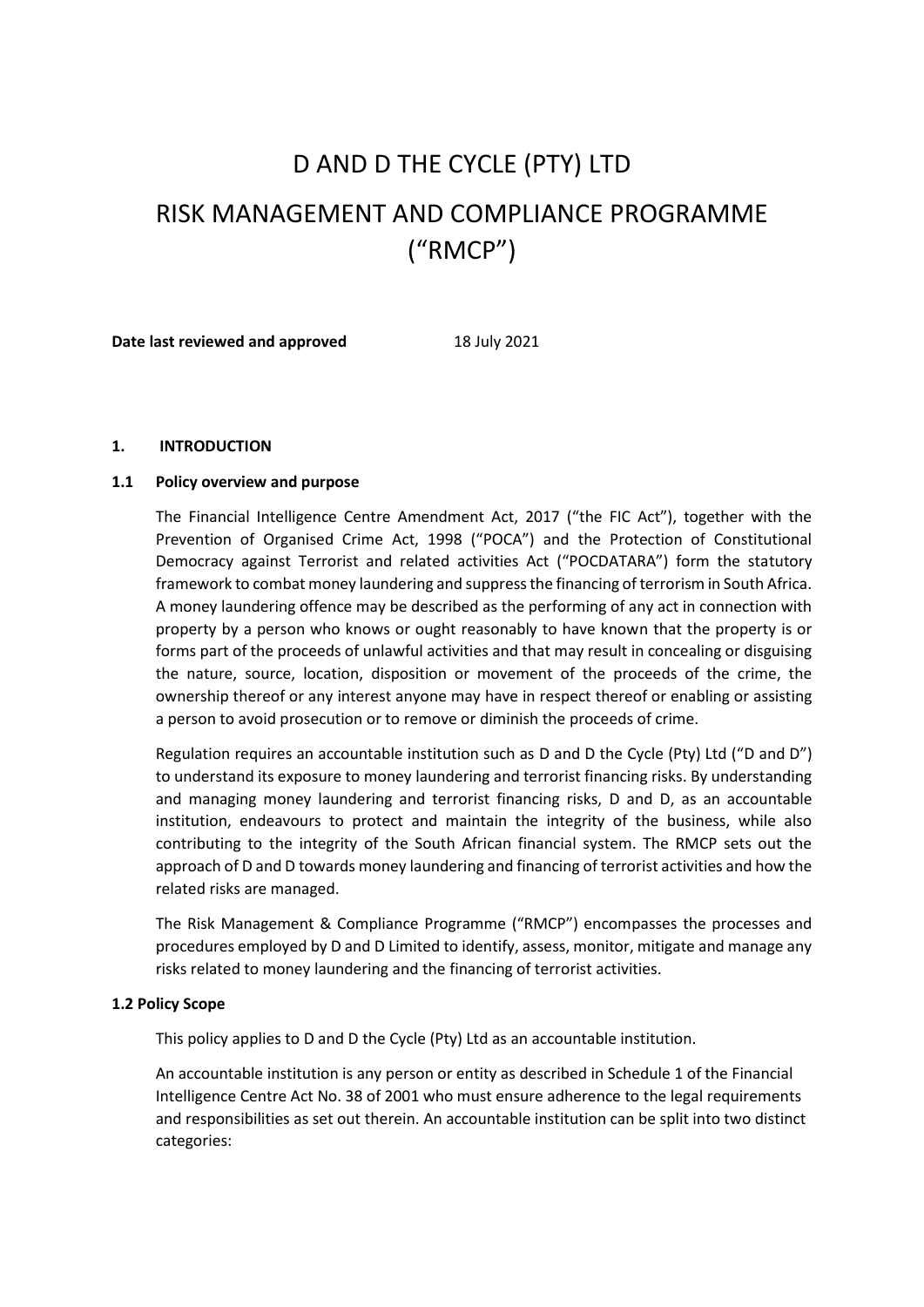- Primary Accountable Institution: These institutions are responsible for verifying and keeping record of the identities of their clientele.
- Secondary Accountable Institutions: These institutions rely on the adherence of the Primary Accountable Institutions and as such, are not required to verify the identities of the Primary Accountable Institution's clients

## **1.3 Risk-Based Approach**

The FIC Act incorporates a risk-based approach into the anti-money laundering regulatory framework. The risk-based approach requires D and D to identify and assess the ML/TF risks it can reasonably expect to face in the course of its business. These risks may arise from various factors, such as clients, products and services, delivery channels and geographic locations. D and D should then apply its knowledge and understanding of the ML/TF risks to develop control measures to prevent, mitigate or manage those risks.

D and D follows a risk-based approach to client identification and verification regarding the type of information by means of which it will establish clients' identities and the means of verification of such information. Application of a risk-based approach implies that D and D can accurately assess the risk involved. It also implies that D and D can take an informed decision based on its risk assessment as to the appropriate methods and levels of verification that should be applied.

D and D applies simplified measures where lower risks have been identified and enhanced measures where higher risks are identified. To assess the risk factors, D and D makes use of a risk framework which forms part of the institution's policies and procedures to address money laundering and terrorist financing. All D and D clients will be assigned a risk rating as determined by Annexure A: D and D Client Risk Rating. D and D relies on both its own control environment and the control environment of the appointed administrator to mitigate the risks of potential financial crime.

**1.4. Money laundering is a multi-faceted process, but often takes place in 3 stages as follows:** The placement stage – is where cash derived from a criminal activity is first placed into the system through a financial institution or is used to buy an asset. The layering stage – is the criminal's first attempt to conceal or disguise the source of the ownership of the funds. The integration stage – is where money is integrated into the legitimate economic and financial system and is assimilated with all other assets in the system.

## **1.5. The goals of money laundering**

- To place illegal money in the formal financial system without arousing suspicion.
- To transfer and/or move money around in a series of complex transactions, so it becomes difficult to trace its original source. Authorised FSPs are therefore encouraged to implement proactive measures designed to determine suspicious transactions, file reports, and minimise the likelihood of their business being used as conduits to launder money.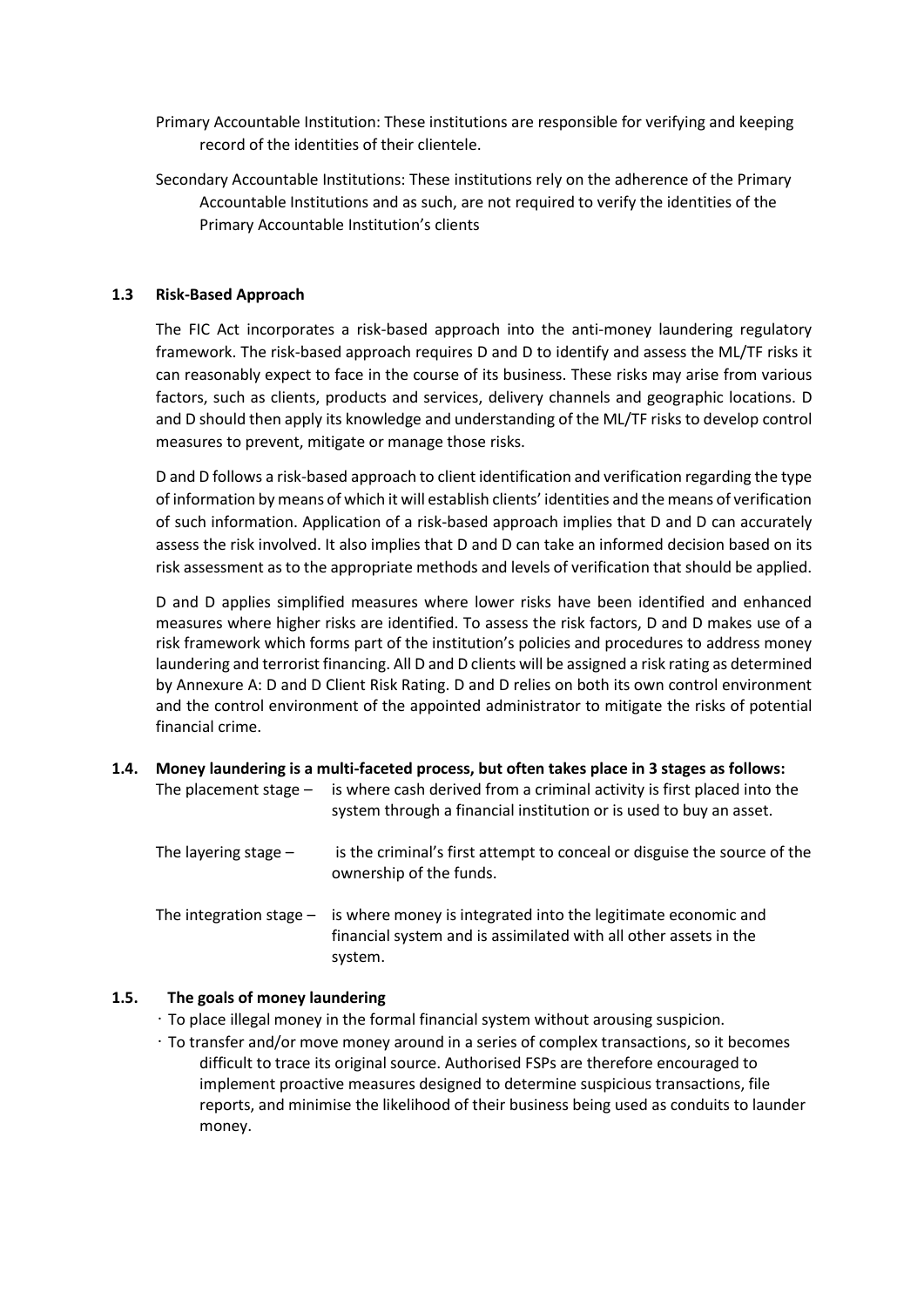## **2. DEFINITIONS**

**"Accountable Institutions"** means but is not limited to the following list of institutions:

A management company registered in terms of the Collective Investment Schemes Control Act (Act 45 of 2002).

A person who carries on a "long-term insurance business" as defined in the Long-Term Insurance Act, 1998 (Act 52 of 1998), including an insurance broker and an agent of an insurer.

A person who carries on the business of rendering investment advice or investment broking services, including a public accountant as defined in the Public Accountants and Auditors Act, 1991 (Act 80 of 1991), who carries on such a business

A member of a stock exchange licensed under the Financial Markets Act, 2012 (Act 19 of 2012).

A financial institution as defined in section 1 of the Namibia Financial Institutions Supervisory Authority Act, 2001 (Act No. 3 of 2001).

For a more comprehensive list of Accountable Institutions, please refer to Appendix E or Schedule 1 of the Financial Intelligence Act;

**"Beneficial Owner"**, in respect of a legal person, means a natural person who, independently or together with another person, directly or indirectly owns the legal person or exercises effective control of the legal person;

**"Board"** means the Board of Directors of D and D Limited

**"Business Relationship"** means an arrangement between a client and the institution for the purpose of concluding transactions on a regular basis;

**"Cash"** means coin and paper money of the Republic or of another country that is designated as legal tender and that circulates as, and is customarily used and accepted as, a medium of exchange in the country of issue; travellers' cheques;

**"Centre"** means the Financial Intelligence Centre. The contact details for the Centre are as follows:

Address: The Financial Intelligence Centre

Private Bag X177

Centurion

0046

Tel Number: 0800 701 701 (Fraud Hotline)

Tel Number: +27 12 641 6000

Fax Number: +27 12 641 6215

**"Client",** in relation to the institution, means a person who has entered into a business relationship or a single transaction with the institution;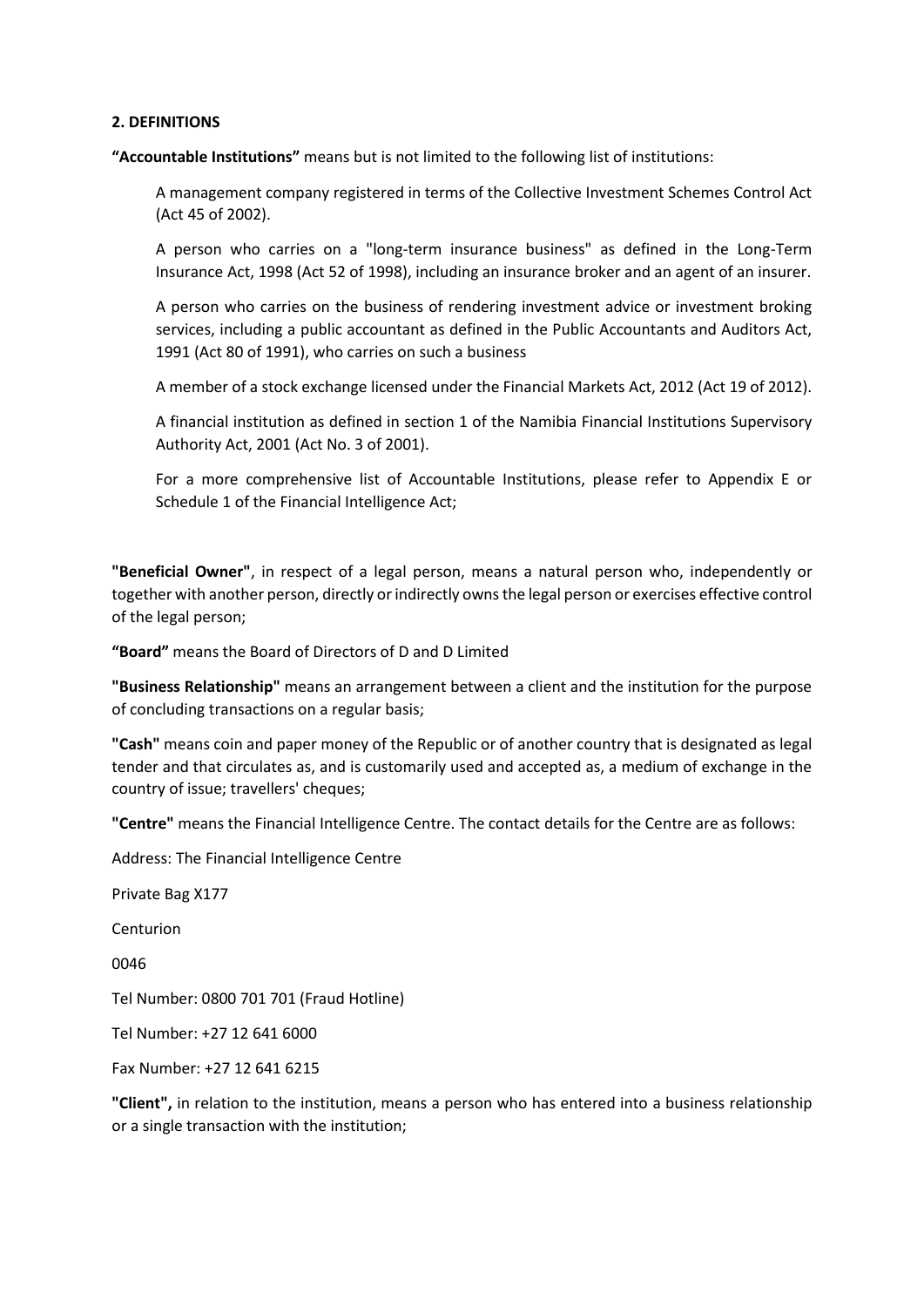**"Domestic Prominent Influential Person"** means an individual who holds, including in an acting position for a period exceeding six months, or has held at any time in the preceding 12 months, in the Republic-

a prominent public function including that of

- the President or Deputy President;
- a government minister or deputy minister;
- the Premier of a province;
- a member of the Executive Council of a province;
- an executive mayor of a municipality elected in terms of the Local Government: Municipal Structures Act, 1998;
- a leader of a political party registered in terms of the Electoral Commission Act, 1996;
- a member of a royal family or senior traditional leader as defined in the Traditional Leadership and Governance Framework Act, 2003;
- the head, accounting officer or chief financial officer of a national or provincial department or government component, as defined in section 1 of the Public Service Act, 1994;
- the municipal manager of a municipality appointed in terms of section 54A of the Local Government: Municipal Systems Act, 2000, or a chief financial officer designated in terms of section 80 (2) of the Municipal Finance Management Act, 2003;
- the chairperson of the controlling body, the chief executive officer, or a natural person who is the accounting authority, the chief financial officer or the chief investment officer of a public entity listed in Schedule 2 or 3 to the Public Finance Management Act, 1999;
- the chairperson of the controlling body, chief executive officer, chief financial officer or chief investment officer of a municipal entity as defined in section 1 of the Local Government: Municipal Systems Act, 2000;
- a constitutional court judge or any other judge as defined in section 1 of the Judges' Remuneration and Conditions of Employment Act, 2001;
- an ambassador or high commissioner or other senior representative of a foreign government based in the Republic; or
- an officer of the South African National Defence Force above the rank of major-general;

Any of the following positions in of a company, as defined in the Companies Act, 2008, if the company provides goods or services to an organ of state and the annual transactional value of the goods or services or both exceeds an amount determined by the Minister by notice in the Gazette-

- chairperson of the board of directors;
- chairperson of the audit committee;
- executive officer; or
- chief financial officer ; or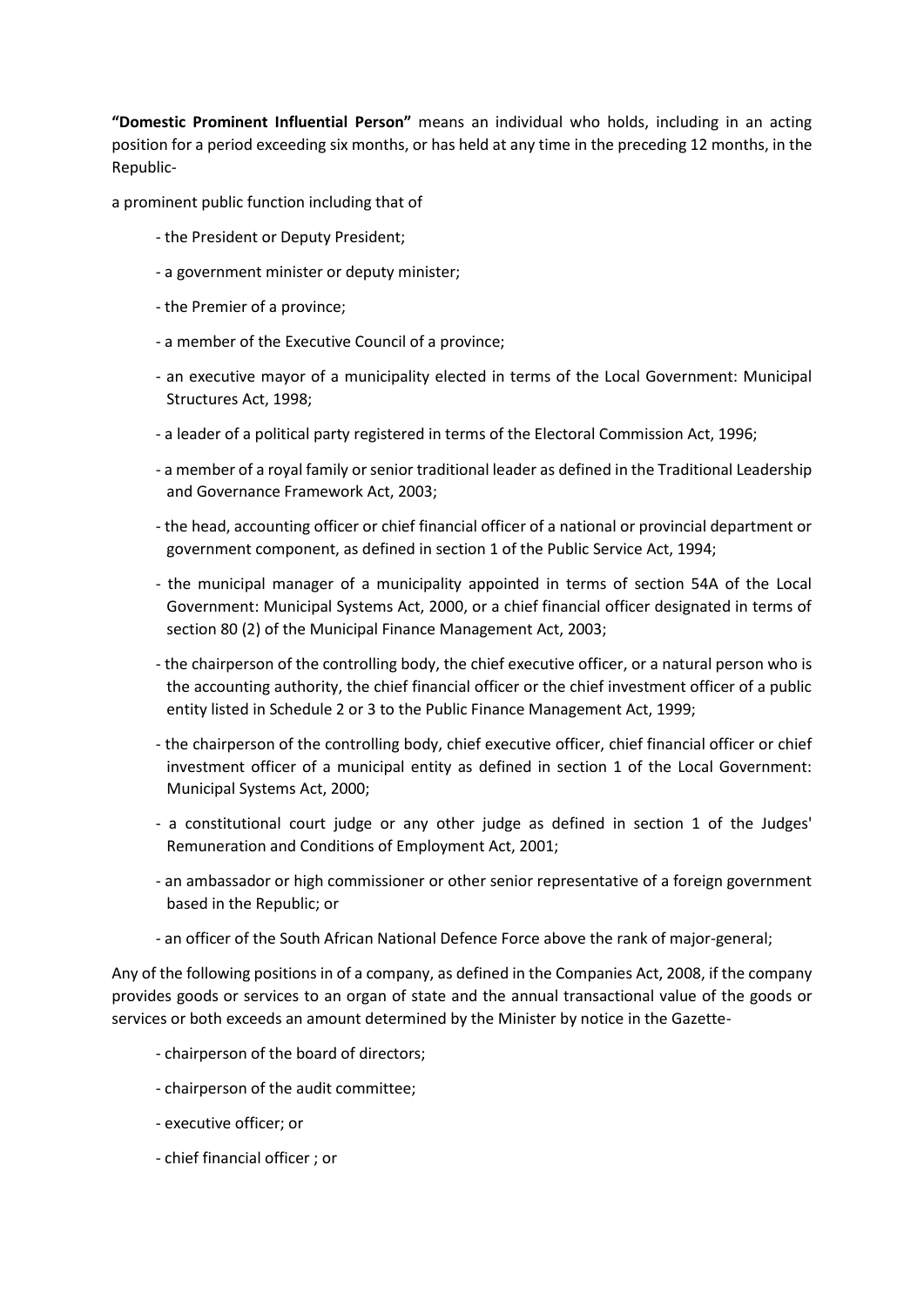- the position of head, or other executive directly accountable to that head, of an international organisation based in the Republic;

"**Employee"** means any staff member, director, executive, temporary staff member or contract worker who receives compensation, either full or part time, from D and D in relation to the provision of services. The term also includes any consultant or contractor or family member of staff;

**"Entity"** with reference to Sections 3, 4, 14, 22, 23 and 25 of POCDATARA, means a natural person, or a group of two or more natural person (whether acting in the furtherance of a common purpose or conspiracy or not) or syndicate, gang, agency, trust, partnership, fund or other unincorporated association or organisation or any incorporated association or organisation or other legal person, and includes, where appropriate, a cell, unit, section, sub-group or branch thereof or any combination thereof;

**Financial Intelligence Centre:** The Financial Intelligence Centre is South Africa's national centre for gathering, analysis and dissemination of financial intelligence. It was established to identify proceeds of crime, combat money laundering and the financing of terrorism and, in so doing, has a primary role to protect the integrity of South Africa's financial system. For the purposes of abbreviation, it is also referred to as "FIC".

**Financial Sector Conduct Authority**: Under the "Twin Peaks" model of financial sector regulation, the Financial Sector Conduct Authority, or "FSCA", acts as a dedicated market conduct regulator. Its main objective is to protect financial customers through the supervision of market conduct. The FSCA was previously known as the Financial Services Board of South Africa, or "FSB".

**Financial Services Provider**: Any person (including both natural and juristic persons) other than a Representative who furnishes advice or who furnishes advice and renders intermediary services. For the purposes of abbreviation, it can also be referred to as a "FSP".

**"Foreign Prominent Public Official"** means an individual who holds, or has held at any time in the preceding 12 months, in any foreign country a prominent public function including that of a-

head of State or head of a country or government;

member of a foreign royal family;

government minister or equivalent senior politician or leader of a political party;

senior judicial official;

senior executive of a state owned corporation; or

high-ranking member of the military;

**"ID"** means any document issued by a Governmental Authority that describes and identifies a natural person by his or her personal attributes, and which attributes must at least include his or her (i) forename and middle name (or initials), (ii) surname, (iii) unique identifying number, (iv) date of birth, and (vi) facial image. ID includes any of the following:

Green, bar-coded South African identity document;

South African identity card;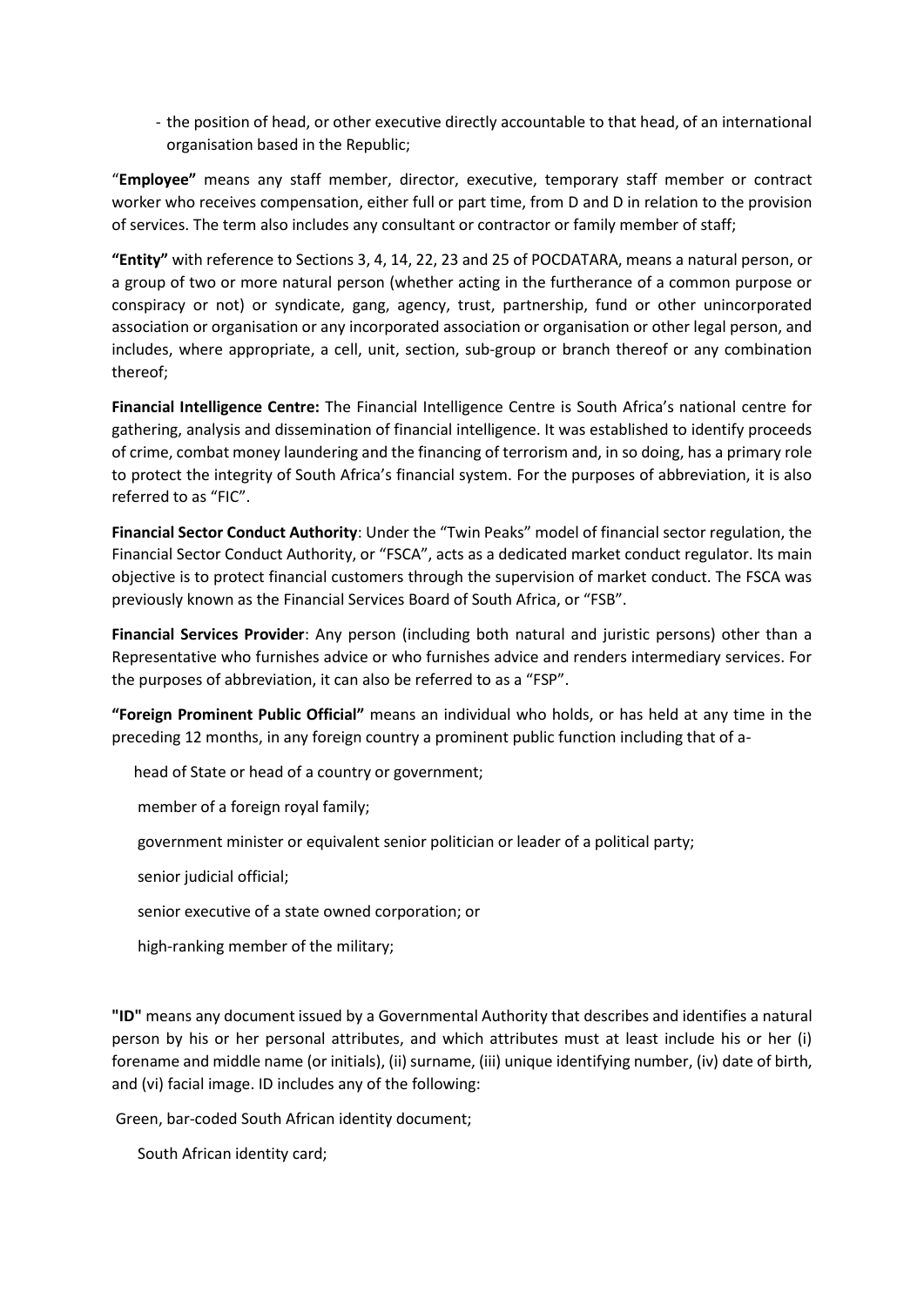South African passport;

South African driver's licence; and

Foreign passport;

## **"Immediate Family Member"** means

the spouse, civil partner or life partner; previous spouse, civil partner or life partner, if applicable;

children and step children and their spouse, civil partner or life partner; parents; and

sibling and step sibling and their spouse, civil partner or life partner;

**"Institution"** means D and D the Cycle (Pty) Ltd, registration number 2013/157477/07, a private company duly incorporated in South Africa.

**"Legal Person"** means any person, other than a natural person, that establishes a business relationship or enters into a single transaction, with an accountable institution and includes a person incorporated as a company, close corporation, foreign company or any other form of corporate arrangement or association, but excludes a trust, partnership or sole proprietor;

**"Money Laundering"** or "money laundering activity" means an activity which has or is likely to have the effect of concealing or disguising the nature, source, location, disposition or movement of the proceeds of unlawful activities or any interest which anyone has in such proceeds, and includes any activity which constitutes an offence in terms of section 64 of the FIC Act or section 4, 5 or 6 of POCA;

**"MLRO"** Money Laundering Reporting Officer.

**"ML/FT"** means money laundering and the financing of terrorism;

**"Offence relating to the financing of terrorist and related activities"** means an offence under section 4 of the POCDATARA;

"**POCA"** means the Prevention of Organised Crime Act 121 of 1998;

**"POCDATARA"** means the Protection of Constitutional Democracy against Terrorist and Related Activities Act, No 33 of 2004, as amended from time to time;

**"Property"** has the meaning assigned to it in section 1 of POCDATARA;

"**Reportable transaction"** means the following transactions or series of transactions which must be reported to the Authorities in terms of FICA:

Cash transactions above prescribed limit. Currently R25 000.00

Suspicious and unusual transactions (including requests for transactions which were ultimately not completed)

Conveyance of cash to or from the Republic of South Africa (cash in excess of the prescribed amount) - currently R 25 000.00

Electronic transfers of money to or from the Republic of South Africa (money transfers in excess of the prescribed amount) - currently R 25 000.00

Any transaction associated with or related to a suspected terrorist activity or with a PEP and means the following that must be reported to the Authorities in terms of POCDATARA: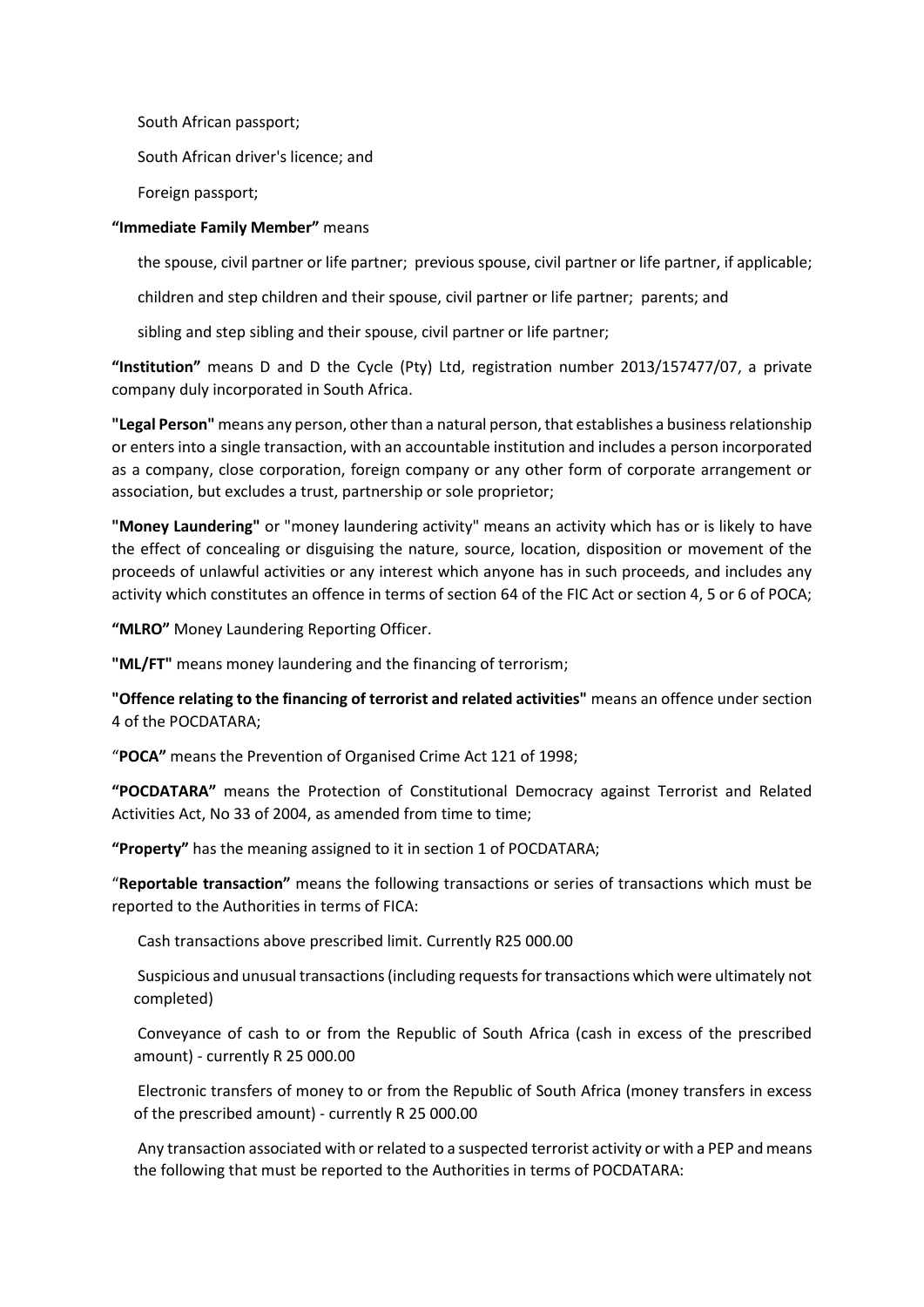The suspicion or knowledge that another person intends to commit or has committed an offence of terrorism or an associate terrorist activity; or

The awareness of the presence at any place of another person who is so suspected of intending to commit or having committed such an offense ; or

Transactions initiated by an entity identified by the Security Council of the United Nations under s.25 of the Act;

**"Single Transaction"** means a transaction other than a transaction concluded in the course of a business relationship and where the value of the transaction is not less than R5000, except in the case of section 20A (where no threshold applies);

**"Suspicious clients"** includes, but is not limited to the following examples of suspicious clients:

clients who provide incomplete, vague or contradictory information, or who refuses to provide information;

retail clients who use different accounts at different branches of the same bank;

clients who are known criminals or gangsters, terrorists or PEP'S; and

clients who enter into transactions that do not appear to have legitimate business purpose or are out of the ordinary, given the client's profile;

**"Suspicious transaction"** includes, but is not limited to the following examples:

a lump sum investment into an investment or policy or collective investment scheme, involving an unusually large amount of physical cash;

policies or units being bought and then sold again within a short space of time where the investment suffers a significant loss;

client's unwillingness to provide evidence of identification or complete documentation;

unusual method of payment or settlement;

the use of a newly opened bank account for large deposits; and

frequent selling of units where the instructions are to pay into different bank accounts at various banking institutions.

#### **"Terrorist and related activities"** has the meaning assigned to it in section 1 of POCDATARA;

**"Trust"** means a trust defined in section 1 of the Trust Property Control Act, 1988, other than a trust established by virtue of a testamentary disposition; by virtue of a court order; in respect of persons under curatorship or by the trustees of a retirement fund in respect of benefits payable to the beneficiaries of that retirement fund, and includes a similar arrangement established outside the Republic.

## **3. ROLES AND RESPONSIBILITIES**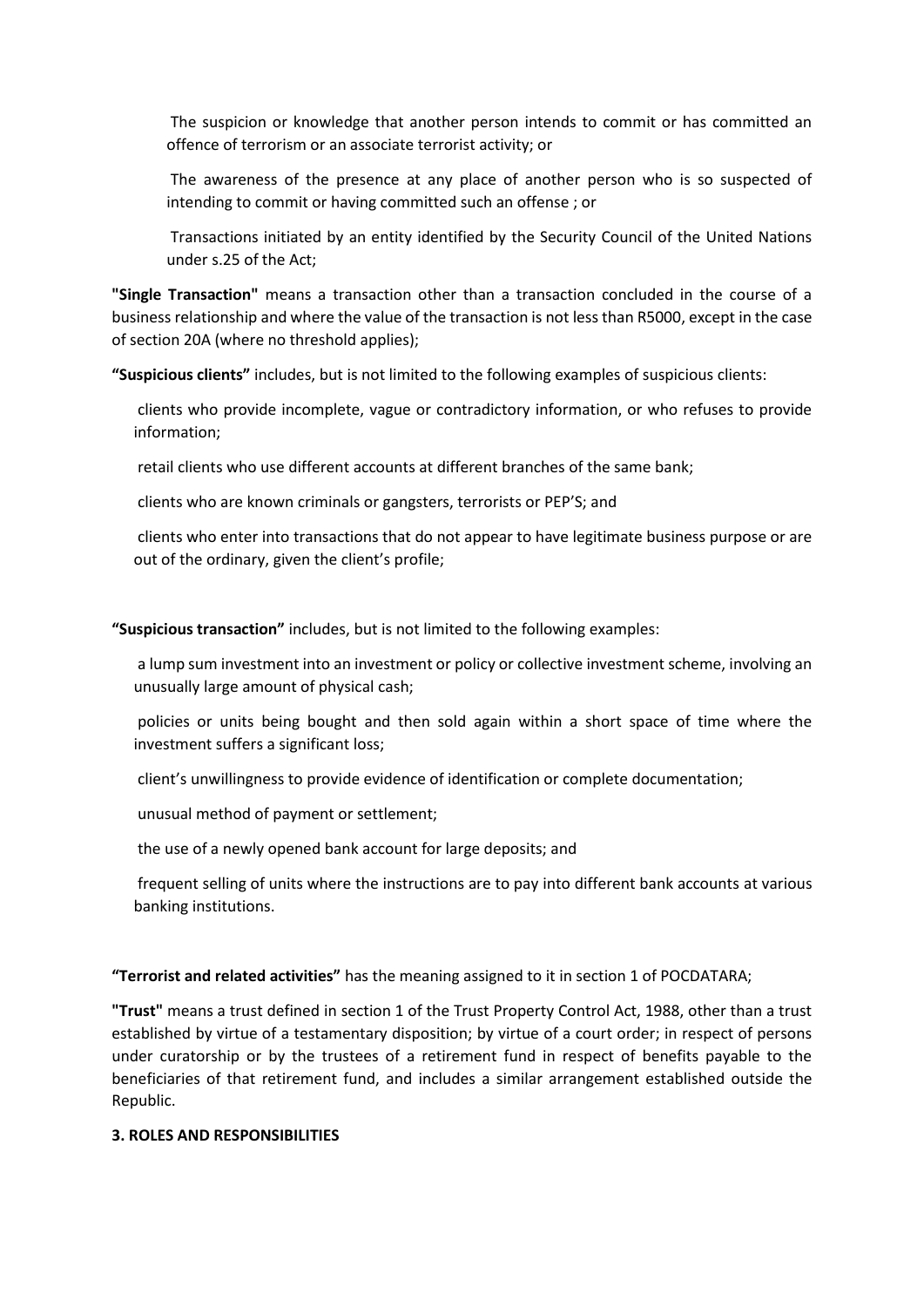The Directors of D and D are ultimately responsible for this policy and understand their commitment to ensuring that the business is run with integrity and complies with all regulatory requirements. The Money Laundering Reporting Officer (MLRO) is the policy manager of this policy. Key roles and responsibilities as they relate to D and D's management of financial crime are detailed below.

## **3.1 Employees**

All employees have a responsibility to help the fight against financial crime and must comply with this policy at all times. Employees are expected to be alert for financial crime risks and to keep themselves familiar with the associated procedures relevant to their roles. Employees must immediately report any suspected financial crime against D and D to: Daniel Clifford

Alternatively, concerns can be reported via the whistle blowing policy to remain anonymous. Please refer to the Whistleblowing Policy for more details. All employees, when reporting suspected financial crime and during subsequent investigations, must try to avoid doing anything which might prejudice the investigation, in particular, take care not to do anything to alert a client that suspicions about money laundering or terrorism financing have been reported or are being investigated (as this could amount to a criminal offence by the employee).

## **3.2 Senior Management**

Senior Management are responsible for implementing this policy by ensuring that appropriate procedures are in place and that all employees and other related parties are made aware of and understand the policy and procedures implemented. Senior Management must identify, assess, and manage effectively, the risks in the business. Senior Management must ensure that D and D or the appointed administrator "knows its clients" both at acceptance and throughout the relationship with the client.

# **3.3 MLRO/ AML Compliance Officer**

The MLRO is responsible for:

Reporting Suspicious Activity to FIC;

Identify relevant laws, regulations and standards that impact the business;

Acts as the focal point for all activity within D and D relating to anti-money laundering and providing oversight of D and D's related compliance systems and controls (or those of the appointed administrator) in line with regulatory requirements;

Liaising with FIC as appropriate on money laundering matters;

- Supports and challenges management on their application of financial crime risk management processes;
- Assesses and monitors, together with other assurance functions, key financial crime risks and reports to the Board on changes and developments;

Provides reports, as appropriate;

Maintain the money laundering risk management and compliance programme; and

Carries out preliminary financial crime investigations.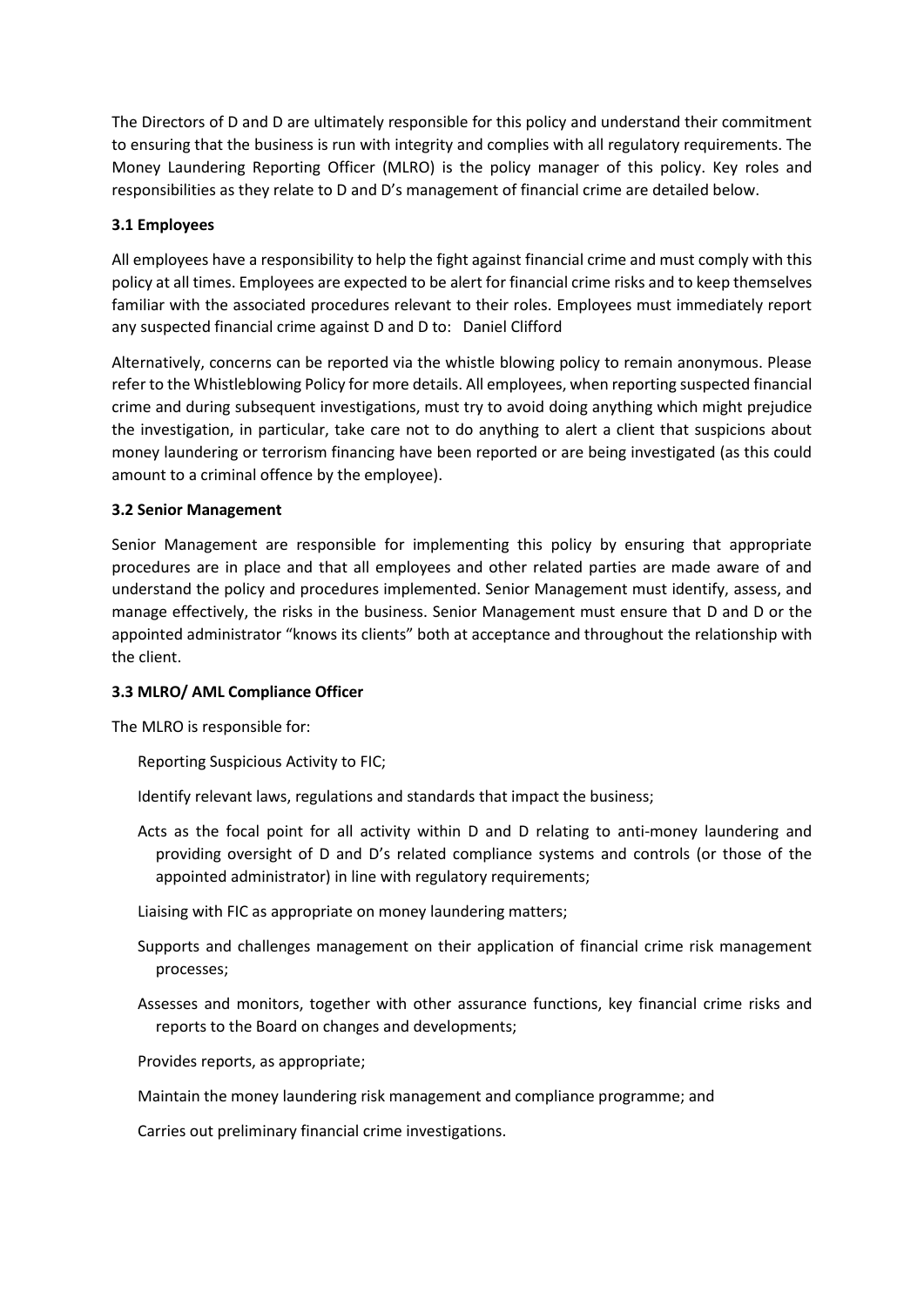## **3.4 Directors**

The Directors is ultimately responsible for D and D's activities and for delivery of D and D's strategy without an undue exposure to financial crime risk. The Directors is responsible for setting the tone with regard to a zero tolerance of financial crime and a culture of financial crime risk awareness. The Directors is responsible for ensuring that D and D has appropriate financial crime risk policies, structures and resources in place. The Board ensures that adequate support and resources are available to the MLRO in discharge of their responsibilities.

# **4. CONTROL MEASURES FOR MONEY LAUNDERING AND FINANCING OF TERRORIST AND RELATED ACTIVITIES**

## **4.1 Customer due diligence**

Customer due diligence ("CDD") starts with identifying the client. D and D, or the appointed administrator, must verify the identity of its clients and, if applicable, the person representing the client, as well as any other person on whose behalf the client is acting. Practically speaking, this is carried out by the administrator, based on the risk(s) faced by D and D and the administrator with regard to facilitating money laundering and/or terrorist financing.

The administrator will undertake customer due diligence for all policy holders, in line with the riskbased approach as per annexure A. D and D will undertake customer due diligence for all service providers appointed by D and D. D and D and the administrator do not differentiate between a single transaction and a business relationship for the purposes of applying customer due diligence. Neither D and D, nor the administrator, apply a single transaction threshold for the purposes of performing a customer due diligence or the waiver of any customer due diligence.

## **4.1.1 Anonymous clients and clients acting under false or fictitious names**

D and D may not establish a business relationship or conclude a single transaction with an anonymous client or a client with an apparent false or fictitious name. Should this become apparent during customer due diligence procedures, it should be immediately reported to the MLRO to determine the appropriate response. Where D and D is unable to proceed with account opening, D and D or the administrator will inform the potential investor in writing.

## **4.1.2 Identification and verification of clients**

D and D interacts with a broad client base encompassing natural and legal entities, both within the Republic of South Africa. The client base can broadly be classified into two groups:

## **Direct Clients**

Direct clients contact D and D directly, and consist mainly of individuals. D and D assumes direct responsibility for the risk assessments, AML procedures, record keeping and reporting obligations applicable to these clients.

## **Clients introduced by other Accountable Institutions**

D and D rely on the RMCP policies and procedures of the accountable institutions concerned to identify and verify Broker-Engaged and direct Clients. While D and D rely on these policies and procedures, periodic reviews will be conducted to ensure continued compliance to the Act.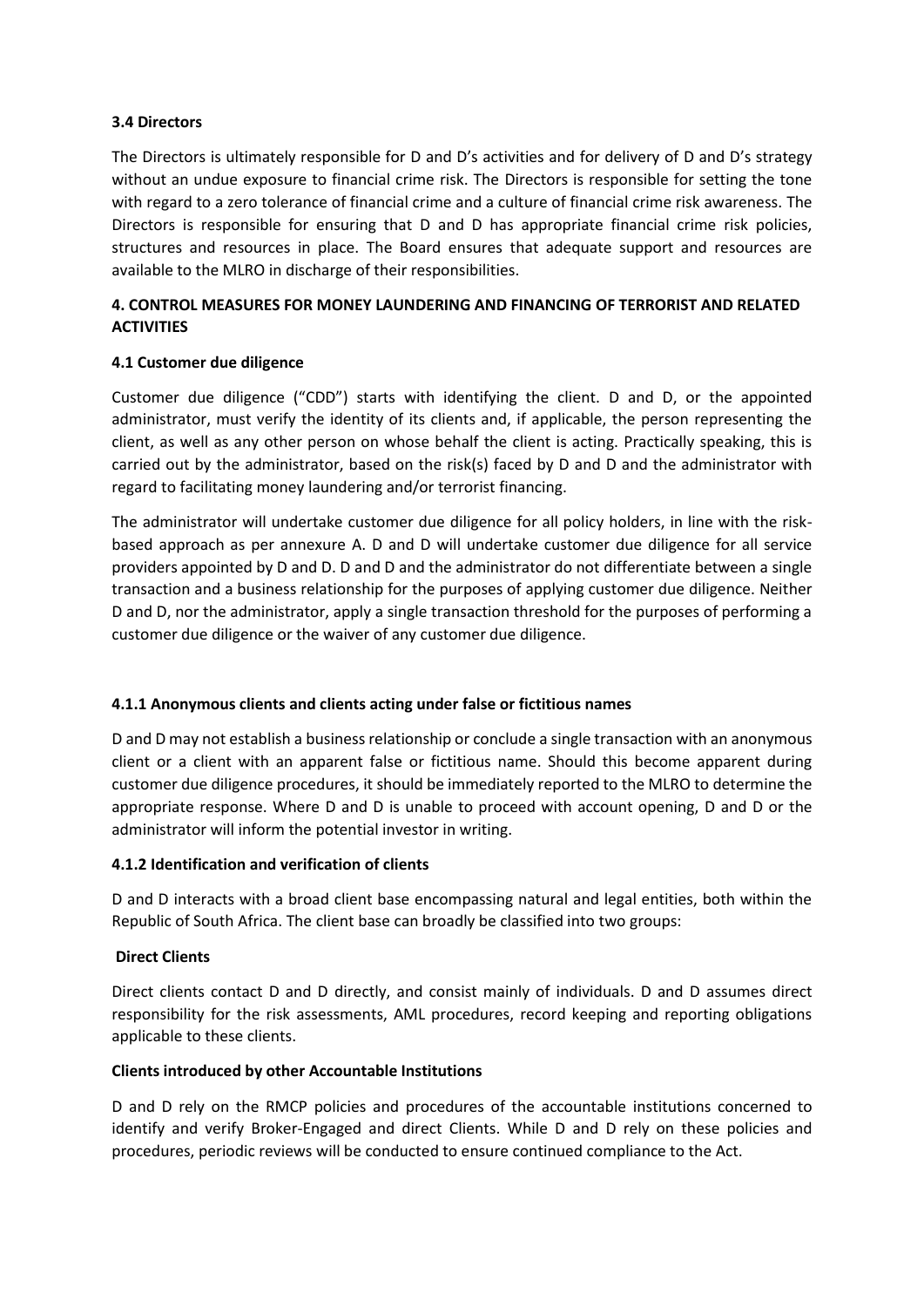The accountable institutions will be responsible for the risk assessments, AML procedures, record keeping and reporting obligations applicable to the services being outsourced and as stipulated in the agreements. D and D will however retain overall responsibility to ensure that all requirements are met as required by regulations.

In terms of section 21 of FICA, D and D may not establish a business relationship or conclude a single transaction with a client or prospective client, unless prescribed steps are taken to establish and verify the identity of the client or prospective client. The Financial Intelligence Centre issues and update on a regular basis Targeted Financial Sanctions (TFS) lists. D and D will use the published list to compare any client information obtained and to perform the necessary verification of such information obtained.

List of documents to be obtained to know your client is as follows:

## **South African Citizens and Residents or Foreign Nationals (Natural Person)**

- ID document.
- Proof of address (less than 3 months old).
- SARS document evidencing Income Tax Number (where applicable)
- Proof of bank statement (Where applicable)

## **Third Party Representing another Individual/Power of Attorney (Natural Person)**

- ID document in respect of both parties.
- Proof of address (less than 3 months old).
- Proof of authority to act e.g. power of attorney, mandate, resolution or court order.
- Proof of bank statement.

## **South African Companies**

- Certification of Incorporation (CM1) and Memorandum of Incorporation (CM2) and any other forms amending company information, as applicable (e.g. Certificate of change of name of company (CM9)); or

Registration Certificate (COR14.3) and Memorandum of Incorporation (COR15.3) and any other forms amending company information, as applicable (e.g. Amendment of memorandum of incorporation (COR15.2)).

- Notice of Registered Office & Postal Address (CM22); or

Registration Certificate (COR14.3) or Notice of Change of Registered Address (COR21), if applicable.

- Proof of business address.
- Proof of bank statement.
- SARS document evidencing Income Tax and VAT Registration Number.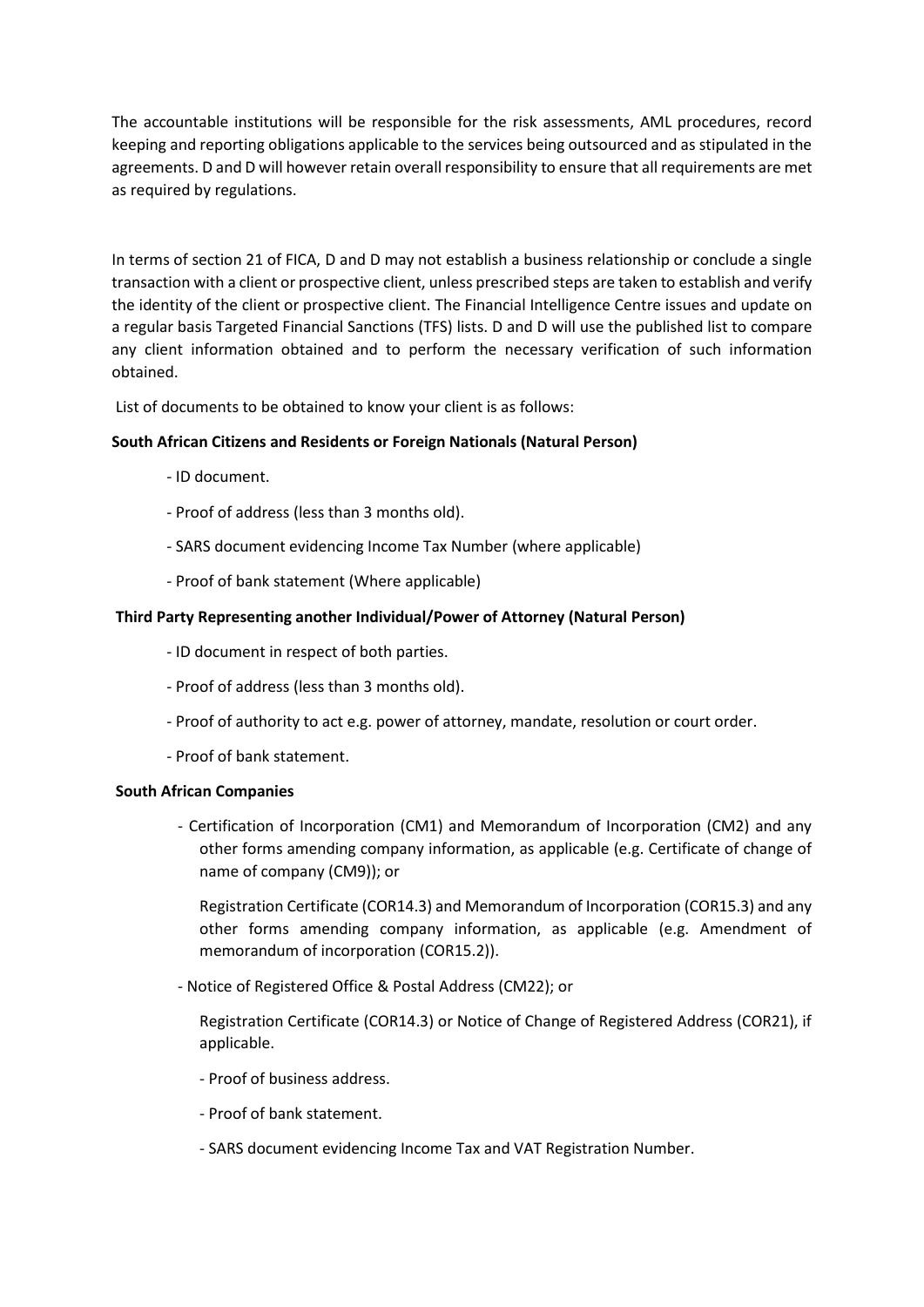- Documents required for each person authorised to establish a relationship or transact on behalf the Company:

o Proof of authority to act on behalf of the Company e.g. certified Directors Resolution appointing authorised person(s) to act on behalf of the Company as well as enter into a business relationship with the Institution (NOTE: Resolution to be signed by all Directors and dated).

o ID documents.

o Proof of address (less than 3 months old).

- Documents required in respect of all Shareholders holding 25% or more of voting rights at a general meeting of the Company:

o ID documents.

o Proof of address (less than 3 months old).

o Confirmation of shareholding (e.g. share certificate, shareholders register, letter from company secretary or auditor confirming shareholding). If a shareholder is an entity, please refer to the relevant entity type for details of information and documentation required for verification.

- Documents required in respect of the person who exercises executive control over the company (e.g. Managing Director or CEO):

o ID documents.

o Proof of address (less than 3 months old).

#### **South African Close Corporations**

- Founding Statement and Certificate of Incorporation (CK1) and Amended Founding Statement (CK2).

- Proof of business address.
- Proof of bank statement.
- SARS document evidencing Income Tax and VAT Registration Number.

- Documents required for each person authorised to establish a relationship or transact on behalf the Close Corporation:

o Proof of authority to act on behalf of the Close Corporation e.g. certified Member's Resolution appointing authorised person(s) to act on behalf of the Close Corporation as well as enter into a business relationship with the Institution (NOTE: Resolution to be signed by all Members and dated).

- o ID documents.
- o Proof of address.

- Documents required in respect parties that are related to the Close Corporation: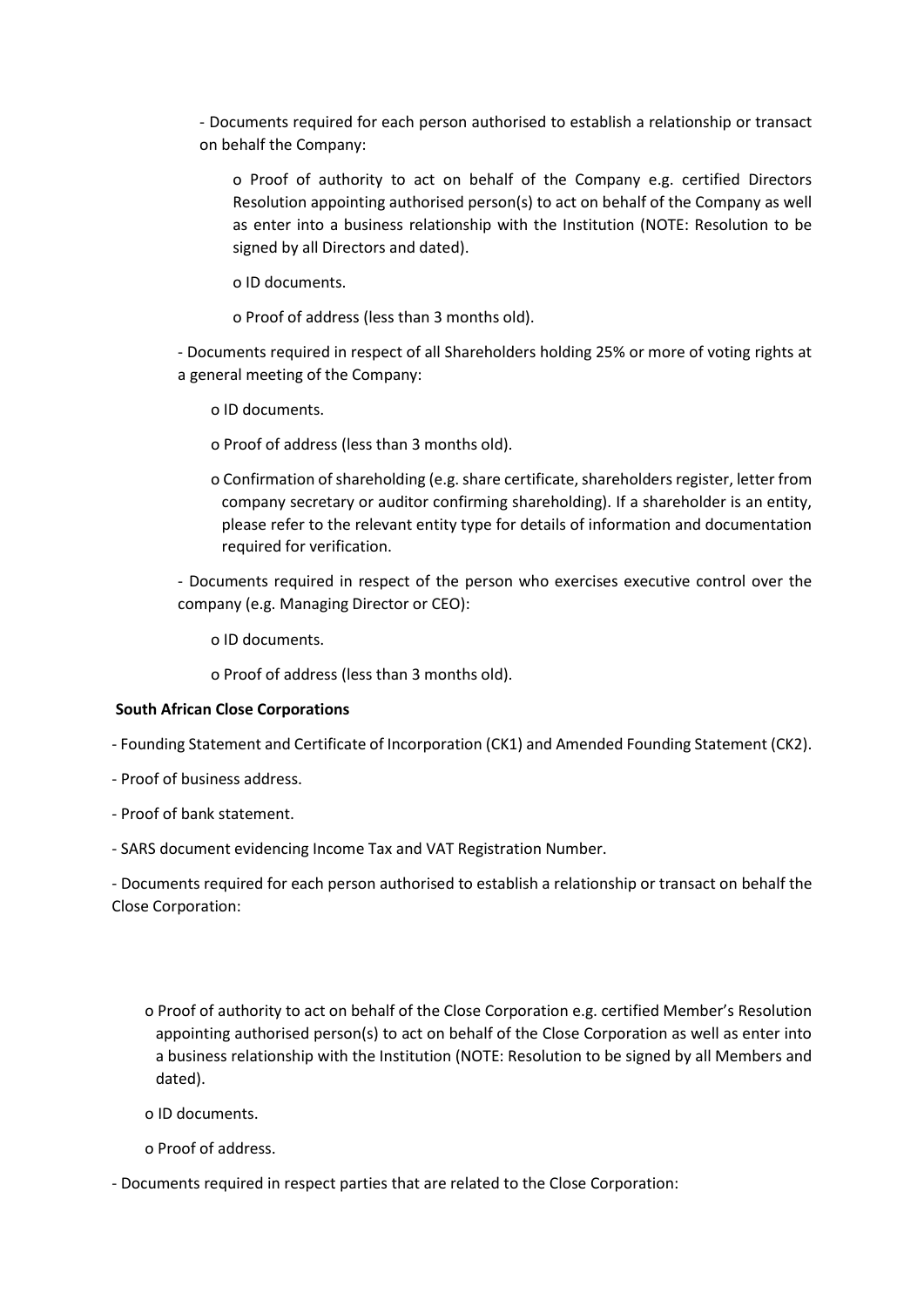o ID documents.

o Proof of address.

o If a partner is an entity, please refer to the relevant entity type for details of information and documentation required for verification.

- Documents required in respect of the person who exercises executive control over the Close Corporation (if not a member):

o ID documents.

o Proof of address.

## **Foreign Companies**

- Official document from foreign regulator witnessing incorporation, bearing the name, number and address.

- Proof of address.

- Proof of income tax number.

- Proof of authority to act for the company e.g. a directors' resolution.

- ID documents/valid passports in respect of the all authorised representatives and also all individuals, or legal entities holding 25% or more of the voting rights.

- Proof of bank statement

# **Other Legal Persons (Retirement Funds, Medical Schemes, Club, Association, Body Corporate, etc.)**

- The constitution or other founding document/Regulatory approval in terms of which legal entity is created.

- Proof of address.

- SARS document evidencing Income Tax and VAT Registration Number.

- Proof of bank statement.

- Documents required for each person authorised to establish a relationship or transact on behalf the legal entity:

o Proof of authority to act on behalf of the legal entity.

o ID documents.

o Proof of address.

## **Partnerships**

- Partnership agreement.

- Names of all partners in the Partnership (including silent partners, every member if the partnership en commandite, an anonymous partnership or any similar partnership).

- ID documents in respect of the all partners and authorised representatives.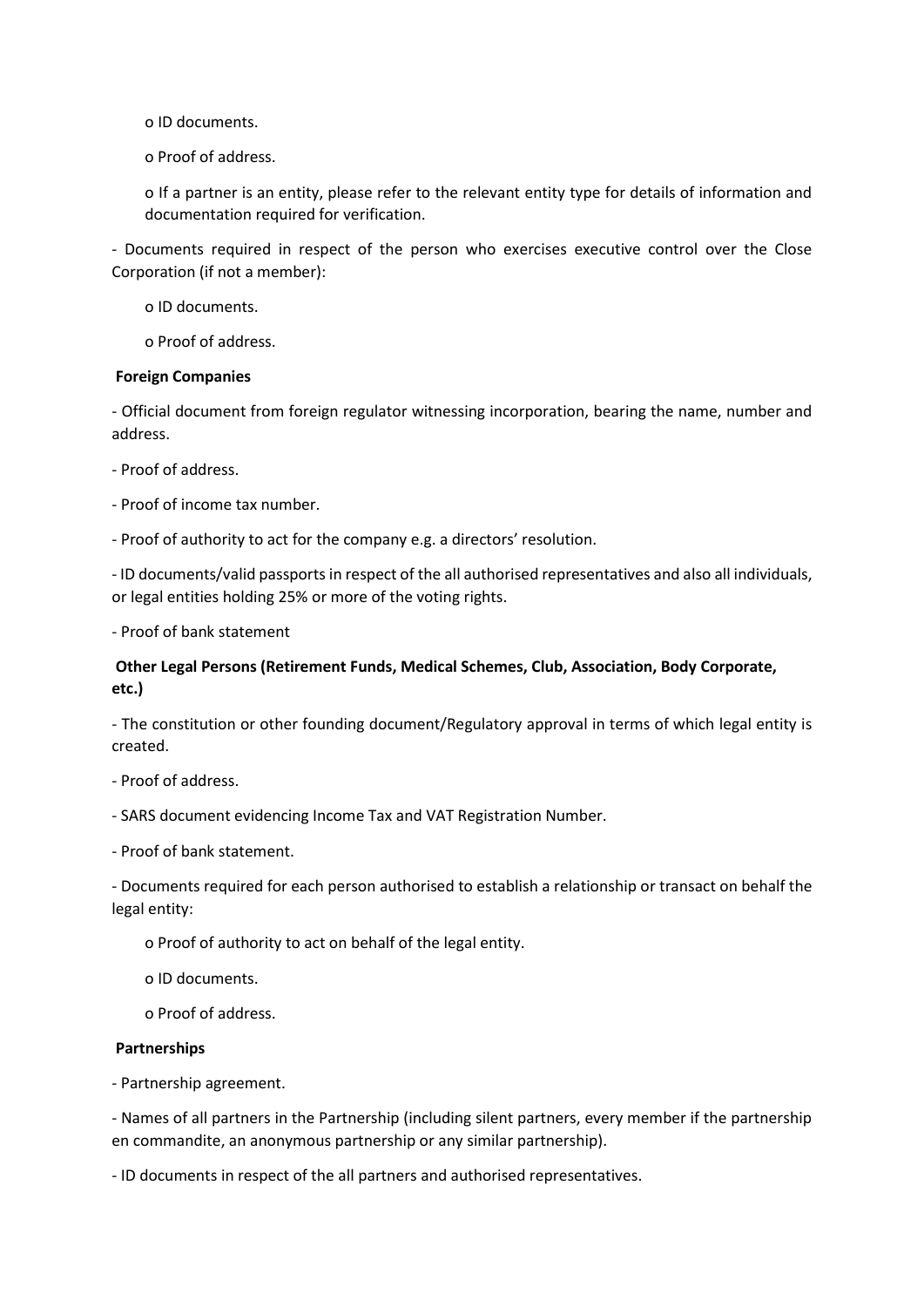- Proof of address.

- SARS document evidencing Income Tax and VAT Registration Number.

- Proof of bank statement.

- Proof of authority to act for the partnership e.g. resolution.

#### **Trusts**

- Name of Trust.

- Clear copy of Letters of Authority from the Master (SA trust) or foreign regulator (foreign trusts).

- Clear copy of Trust Deed.

- SARS document evidencing Income Tax and VAT Registration Number.

- Documents required for each person authorised to establish a relationship or transact on behalf the Trust:

o Proof of authority to act on behalf of the Trust as well as enter into a business relationship with the Institution.

o ID documents.

o Proof of address.

- Documents required in respect parties that are related to the Trust (Donor/Founder, Trustees, Named Beneficiaries):

o ID documents.

o Proof of address.

o If a partner is an entity, please refer to the relevant entity type for details of information and documentation required for verification.

- Proof of bank statement

## **Direct Clients and Outsourced Agreements**

Prospective clients desiring to transact with D and D are required to complete the necessary application per product. Each application requires a number of supporting documents to be provided pertaining to the prospective client's identity.

Upon receipt of the completed application and supporting documents, the information is reviewed to ensure consistency, completeness and accuracy. Should D and D be in any way dissatisfied with the provided documentation, have any doubts as to the identity of the prospective client, be unable to resolve any noted inconsistencies or should the prospective client be unwilling to provide the required supporting documents, D and D shall not establish a business relationship with the prospective client, or conclude any transactions on their behalf.

## **Other accountable Institutions**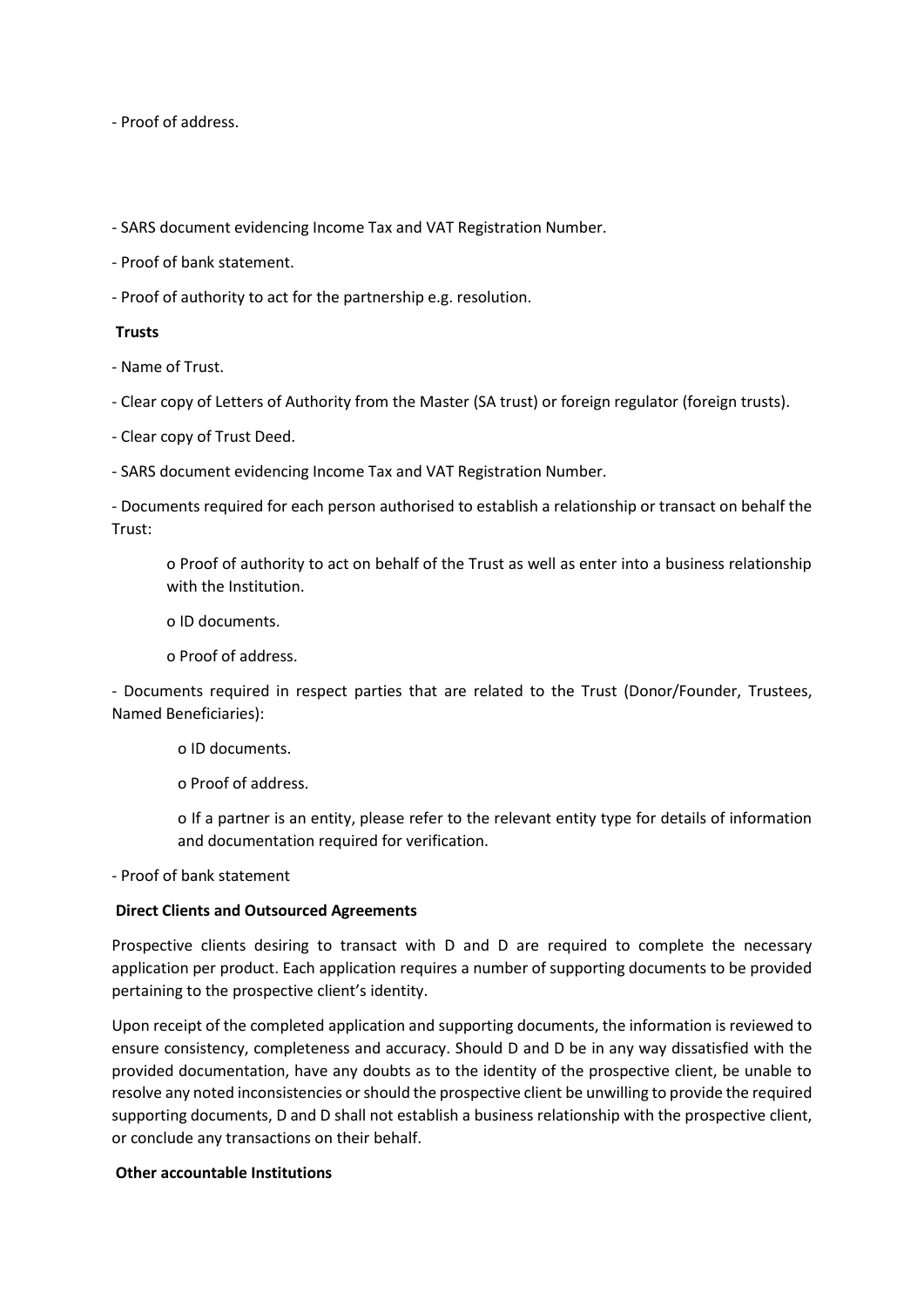When interacting with other Accountable Institutions, it is the policy of D and D to obtain a "CDD Confirmation Certificate" from the accountable institution concerned. The certificate provides written confirmation from the accountable institution that D and D may rely on the identification, verification, record keeping processes and procedures of the accountable institution. D and D will conduct on-site reviews of the other Accountable Institutions FICA processes. On-site reviews will be conducted at the discretion of the D and D. The on-site review process is outlined as follows:

D and D will select an appropriate audit sample from the accountable Institutions customer base. The audit sample will be reflective of the customer base's composition and will be compiled using a mixture of sampling methodologies.

The accountable Institution will be contacted and the time and date of the review will be arranged. The accountable Institution will be given sufficient time to compile the auditing sample and any supporting documentation.

The audit will be conducted by a representative of D and D at the time and date as arranged. A audit report will be compiled detailing any and all findings, including shortfalls in FICA documentation. The audit report will be filed for record keeping purposes.

Upon completion, D and D will relay the audit findings to the accountable institution.

The Institution shall have opportunity to respond to the findings and rectify any shortcomings in the FICA documentation. Proof of such action shall be forwarded to D and D for record-keeping purposes

If issues detailed in the audit report are not addressed in a reasonable amount of time, D and D CEO will take appropriate action to protect the interests of D and D.

# **4.1.3 Risk rating**

To determine the risk profile of each client, the risk factors as per Annexure A should be assessed. A risk assessment is performed in order to assign a risk rating to the investor. Investors will either be rated as low/medium risks customers, in which case a standard due diligence ("SDD") will be performed, or high-risk customers, in which case an enhanced due diligence ("EDD") will be performed. Monitoring procedures (transaction monitoring, screening checks, etc) provide a feedback loop into the client's risk rating. Where a client or related party appears on a sanctioned/ screening list, or where the nature of the transactions indicates that there may be higher risk, the MLRO will need to re-assess the client's risk rating and determine an appropriate response, based on the regulatory framework, guidance and input from D and D CEO, based on D and D's risk appetite.

Where a policyholder is regarded as high risk, the administrator will inform the MLRO, who will in turn inform the D and D MLRO or D and D CEO, who will make a decision regarding whether D and D will decline the account opening at that point, or proceed with enhanced due diligence (e.g. verifying the source of funds). D and D is not prohibited from entering into a business relationship or transaction with a high-risk customer, should the enhanced due diligence provide sufficient comfort that D and D is not being used as a conduit for money laundering or terrorist financing.

Where the risk is unacceptable, or where D and D is unable to proceed with the account opening for any other reason, D and D or the administrator will inform the potential investor in writing.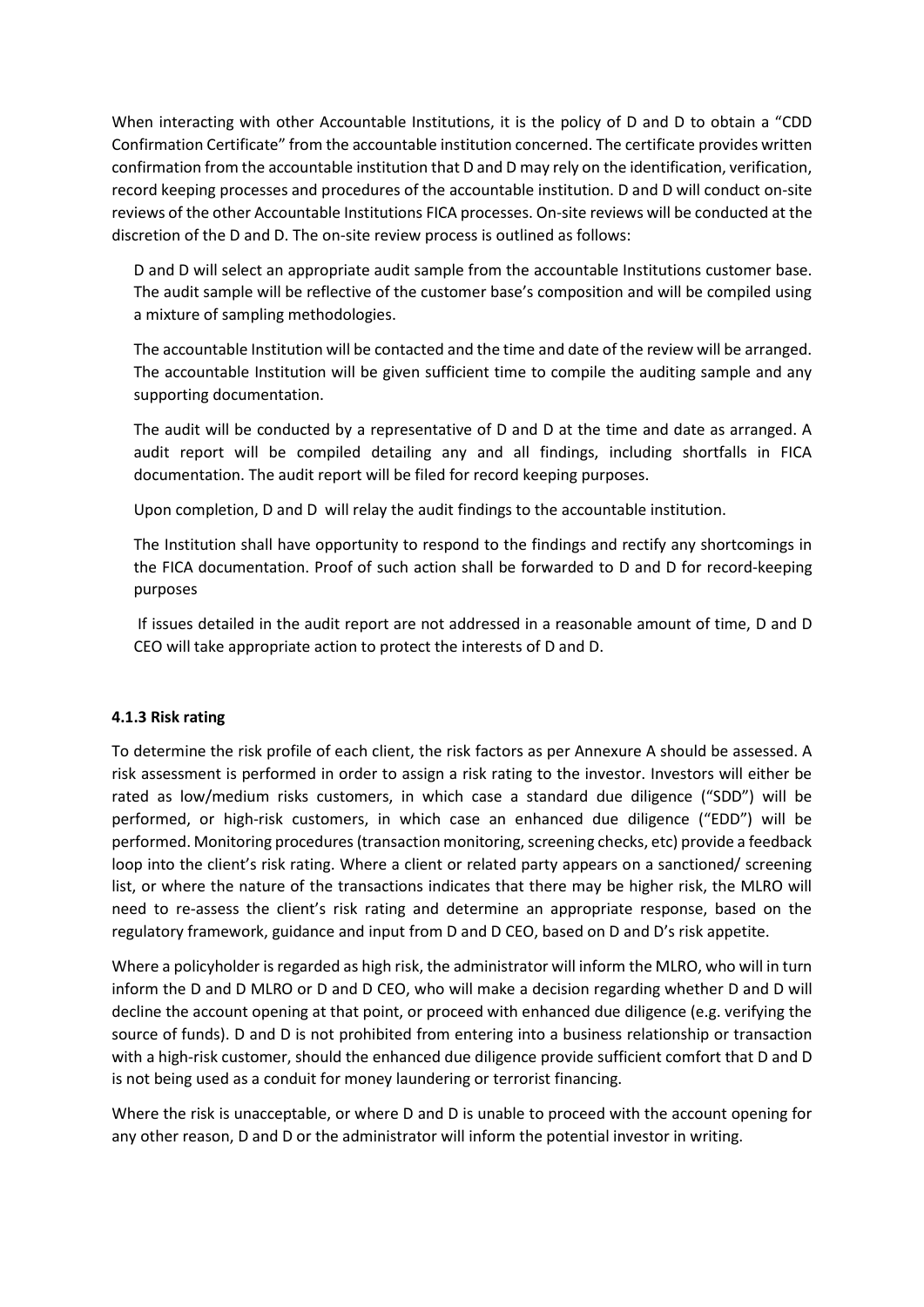Factors which will escalate a client's risk rating include, but are not limited to the following:

A client's unreasonable resistance or unwillingness to provide requested CDD documentation;

Inconsistencies between provided CDD documentation and client information on record;

Suspicious account activity and/or transactions;

Being flagged against sanction watch lists;

Being identified as a Political Exposed Person or as a family member or associate of a Political Exposed Person

#### **4.1.4 Enhanced customer due diligence**

Enhanced Due Diligence ("EDD") means the standard customer due diligence measures are insufficient in relation to the money laundering or terrorist financing risk, and that additional information should be obtained. For clients who present a higher risk for ML/TF, an enhanced due diligence must be performed. An enhanced due diligence will be conducted if a client is risk rated as high risk. Some of the additional information required may include but is not limited to:

an understanding of the origin of the customer's wealth;

requesting bank references and financial statements, where applicable;

certificate of good standing and other information relating to the client, and screening of various sanctions lists.

The following are examples of such clients:

Senior foreign political figures and their immediate family members and close associates (collectively known as Domestic Prominent Influential Persons ("DPIPs") or Foreign Prominent Public Officials ("FPPOs");

Offshore partnerships, trusts, associations.

Obtain and verify additionally:

Identification information on clients and any beneficial owner;

Information on the intended nature of the business relationship; and

Information on the reasons for a transaction.

Update customer due diligence information held on file for clients and any beneficial owners on an annual basis.

Verify information on Client Source of Funds and Wealth.

Increase the degree and nature of monitoring of the business relationship, in order to determine whether a client's transactions or activities appear unusual or suspicious. Obtain approval of D and D CEO to establish the business relationship with DPIPs/FPPOs and other High-Risk Customers.

#### **4.1.5 Reliance on third parties**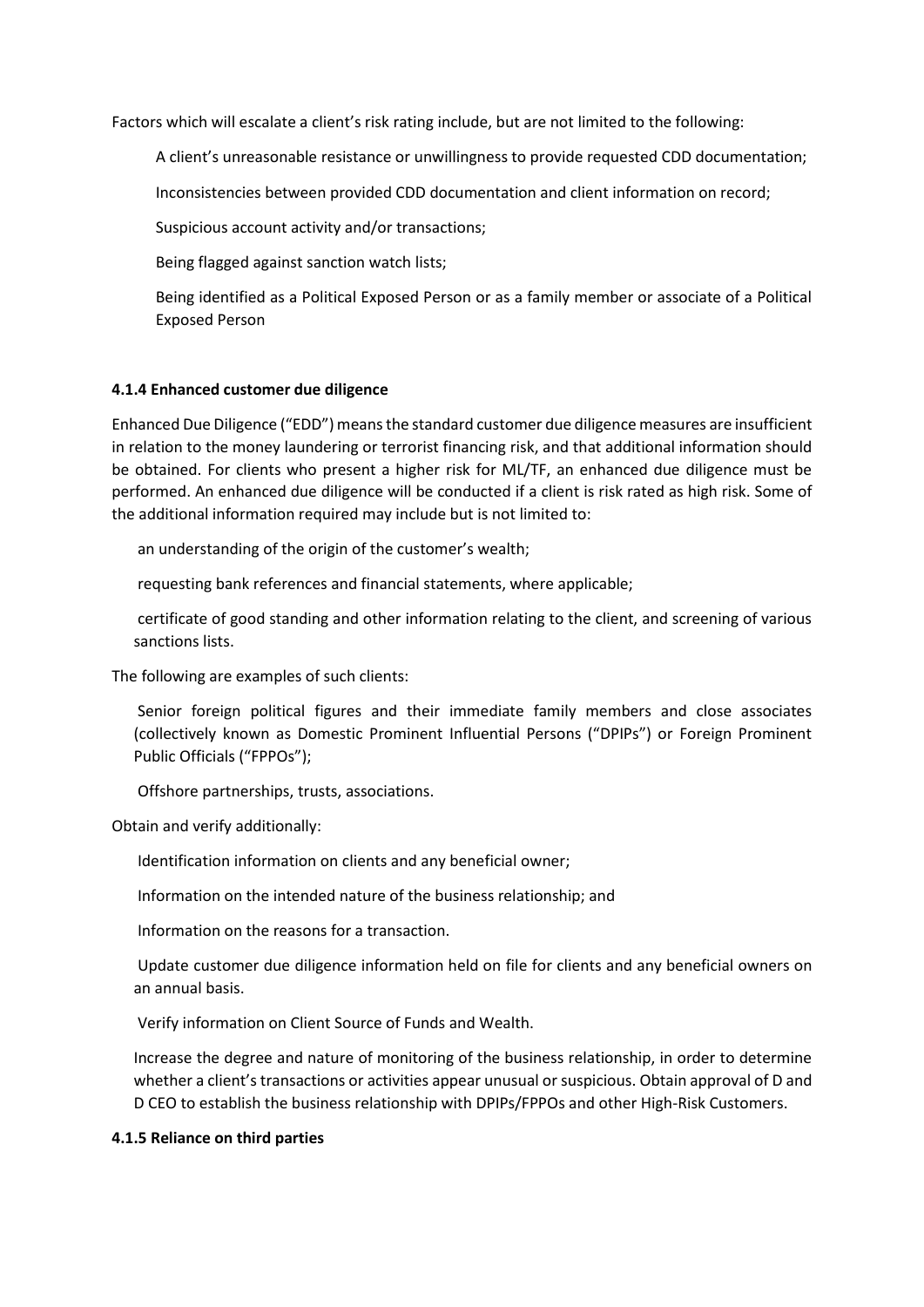D and D is permitted to enter into arrangements to rely on the anti-money laundering control environments of third parties (e.g. to carry out client identification and verification procedures). D and D may rely on another institution, in terms of the service level agreement, to carry out the following in terms of policyholders/clients:

Risk identification (where relevant);

Customer due diligence (upfront and ongoing), including investor identification and verification procedures;

Awareness and training of administrator staff;

Record keeping;

Reporting channels/ processes (where relevant);

Operational oversight and monitoring (includes transaction monitoring, where appropriate);

Approval process for high risk transactions and relationships (requires consultation with D and D prior to acceptance);

Adequate operational supervision for higher risk transactions and business relationships;

Monitoring procedures.

D and D will only rely on third parties who are themselves accountable institutions and are therefore supervised by the FIC and are required to have client identification and verification measures in place. Adequate steps will be taken by D and D in order to satisfy itself that reliance can be placed on the third party.

## **4.1.6 Ongoing due diligence**

D and D must conduct ongoing due diligence in respect of a business relationship which includes monitoring of transactions undertaken throughout the course of the relationship, including, where necessary:

The source of funds, to ensure that the transactions are consistent with the institution's knowledge of the client and the client's business and risk profile;

The background and purpose of all complex, unusual large transactions, and all unusual patterns of transactions, which have no apparent business or lawful purpose; and

Keeping information obtained for the purpose of establishing and verifying the identities of clients up to date.

This ongoing transaction monitoring and screening of policyholders are carried out by D and D. Any results that raises concerns must be reported to the MLRO and D and D CEO.

# **4.1.7 Doubts about veracity of information obtained**

The MLRO and D and D CEO will verify on a case by case basis, should there be any doubts about the authenticity of information supplied by the client. Where reasonable assurance cannot be obtained regarding the veracity of information or documentation supplied, D and D may not establish a business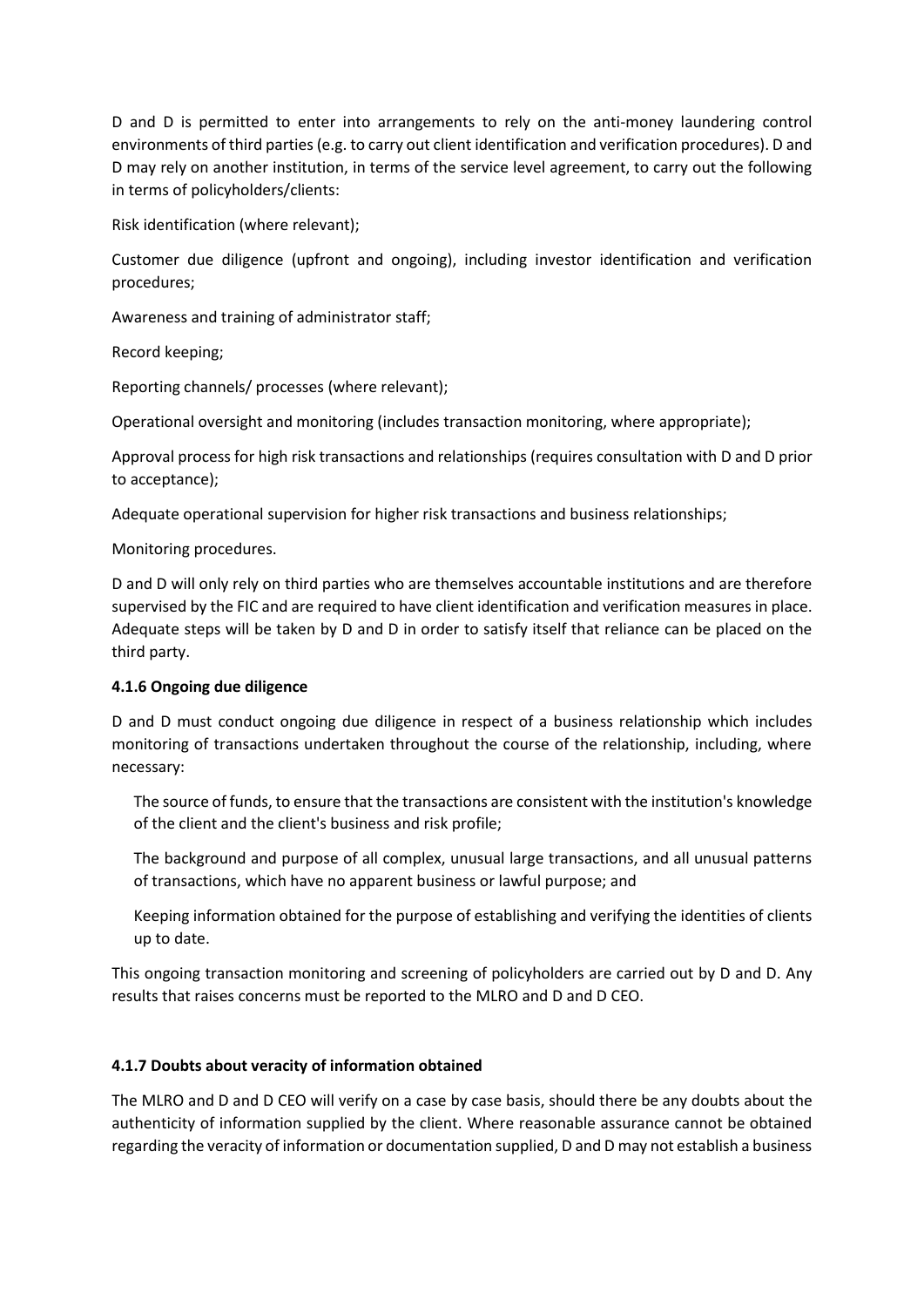relationship or conclude as single transaction with that client. The MLRO must also determine whether any reporting is required regarding the proposed transaction or business relationship.

## **4.1.8 Inability to conduct customer due diligence**

Where D and D is unable to establish and verify the identity of a client or other relevant person, obtain the required information or conduct ongoing due diligence, it may not establish a business relationship or conclude a single transaction with a client; may not conclude a transaction in the course of a business relationship, or perform any act to give effect to a single transaction; or must terminate an existing business relationship with a client as the case may be, and consider making a report under section 29 of the FIC Act.

## **4.1.9 Foreign prominent public official**

A Foreign Prominent Public official, as defined above, who holds the relevant position or has held the position in a foreign country for a period of at least 12 months after the date on which that person ceased to hold the position will be regarded as high risk. D and D, carries out screening checks as part of the monitoring procedures to identify foreign prominent public officials.

Should D and D or its administrator determine that a prospective client with whom it engages to establish a business relationship, or the beneficial owner of that prospective client, is a foreign prominent public official, D and D must:

obtain senior management and Board approval for establishing the business relationship;

take reasonable measures to establish the source of wealth and source of funds of the client; and

conduct enhanced ongoing monitoring of the business relationship.

## **4.1.10 Domestic prominent influential person**

Domestic prominent influential persons, as defined above, are not inherently high risk and D and D is not prohibited from doing business with DPIPs. However, D and D will rate an investor as high risk if they are a DPIP.

D and D, through the administrator, carries out screening checks as part of its monitoring procedures to identity DPIPs. Should D and D, determine that a prospective client with whom it engages to establish a business relationship, or the beneficial owner of that prospective client, is a DPIP, D and D must:

obtain senior management approval for establishing the business relationship;

take reasonable measures to establish the source of wealth and source of funds of the client; and

conduct enhanced ongoing monitoring of the business relationship.

## **4.1.11 Family members and known close associates**

The requirements set out above in relation to foreign and domestic prominent persons apply to immediate family members and known close associates of foreign and domestic prominent persons, as the case may be.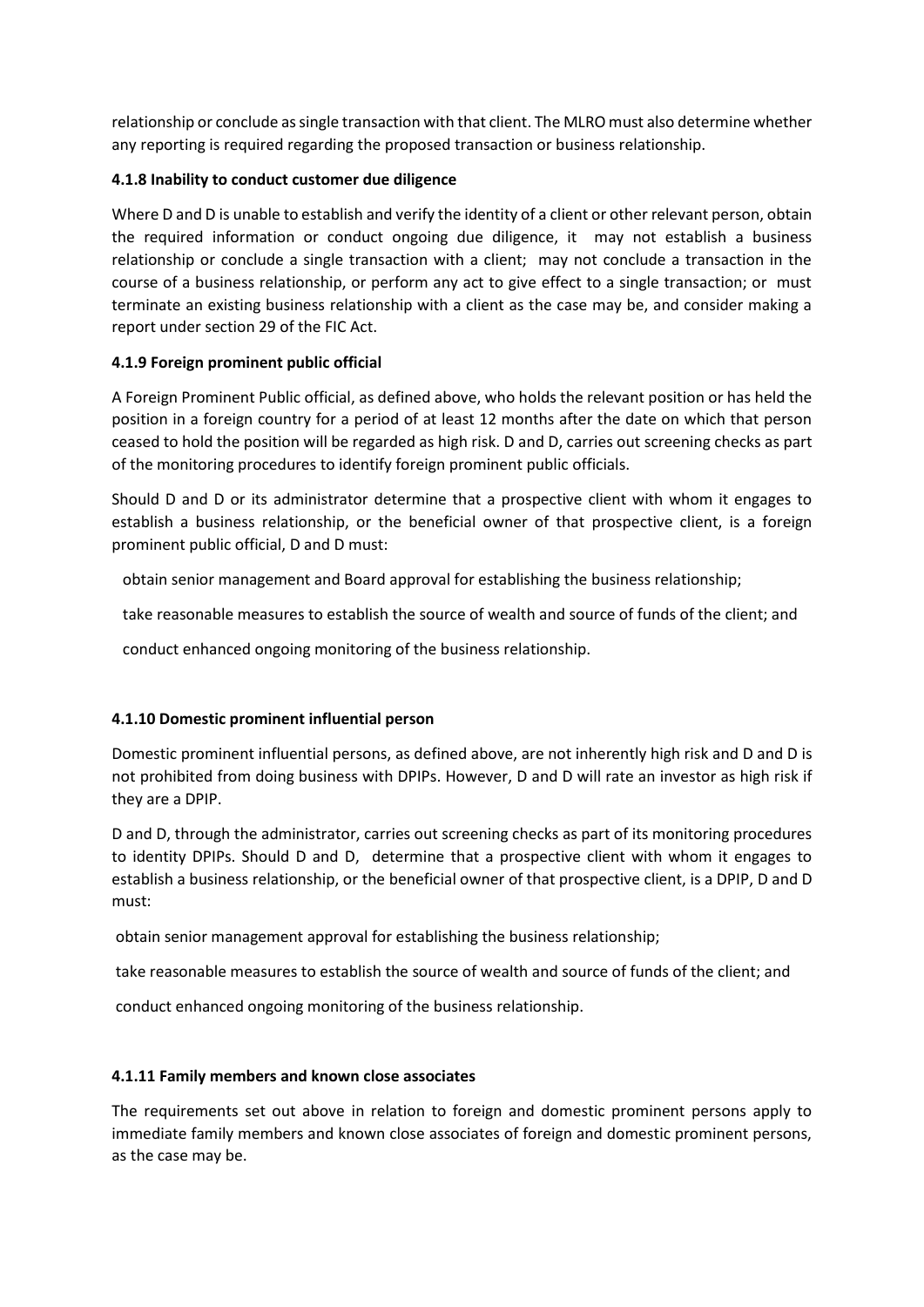## **4.2 Duty to keep records**

All information and documentation is retained electronically by D and D, from the date on which the business relationship or single transaction is concluded until termination and for a further period of five (5) years after termination of the single transaction or business relationship. Any updates to the information must be retained, from the date of receiving the information up until five years after termination of the business relationship or single transaction with the client. Records should be sufficient to provide adequate evidence for management and authorities to conduct an audit trail for all reportable transactions in their investigations.

## **4.2.1 Obligation to keep customer due diligence records**

D and D, retains all verification of:

the client's identity or if the client is acting on behalf of another person, retain all verification of that person's identity;

the intended purpose and nature of the business relationship; and

source of funds which the prospective client is expected to use in concluding transactions in the course of the business relationship.

## **4.2.2 Obligation to keep transaction records**

D and D, retains a record of every transaction, single and concluded in the course of business relationship with the client. Information retained includes but not limited to:

the amount involved and the currency in which it was denominated;

the date on which the transaction was concluded;

the parties to the transaction;

the nature of the transaction; and

business correspondence.

## **5. REPORTING DUTIES AND ACCESS TO INFORMATION**

## **5.1 Reporting obligations to advise Centre of clients**

If an authorised representative of the Centre requests D and D, an accountable institution, to make a report in terms of section 29 of the FIC Act to advise:

whether a specified person is or has been a client

whether a specified person is acting or has acted on behalf of any client

whether a client is acting or has acted for a specified person

whether a number specified by the Centre was allocated to a person with whom the accountable institution, reporting institution or person has or has had a business relationship or

on the type and status of a business relationship with a client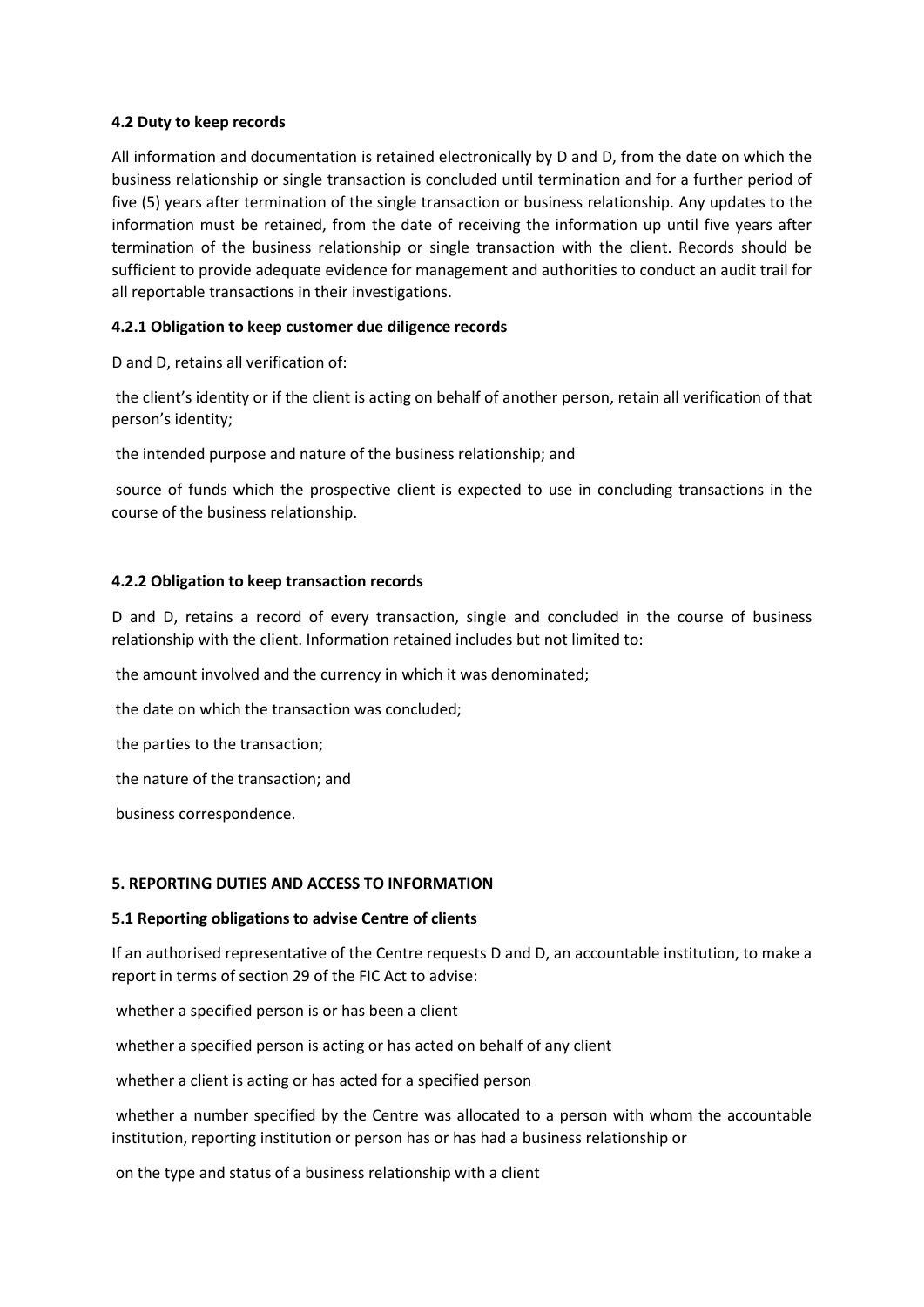D and D must inform the Centre accordingly.

## **5.2 Powers of access by authorised representative to records**

An authorised representative of the Centre has access during ordinary working hours to any records kept by or on behalf of the institution in terms of the FIC Act, and may examine, make extracts from or copies of, any such records for the purposes of obtaining further information in respect of a report made or ought to be made in terms of the FIC Act. The authorised representative of the Centre may, except in the case of records which the public is entitled to have access to, exercise these powers only by virtue of a warrant. D and D must without delay give to an authorised representative of the Centre all reasonable assistance necessary to enable that representative to exercise the abovementioned powers.

# **5.3 Cash threshold reports ("CTR" and "CTRA")**

The FIC Act provides for the obligation on accountable and reporting institutions to report cash transactions above a prescribed threshold to the Centre. The prescribed amount of cash above which a transaction must be reported to the Centre under section 28 of the Act is R24 999,99 or an aggregate of smaller amounts which combine to come to this amount, if it appears to the institution that the transactions involving those smaller amounts are linked to be considered fractions of one transaction.

D and D must as soon as possible but no later than 2 working days after becoming aware of a cash transaction, report to the Centre the prescribed particulars concerning a transaction concluded with a client if in terms of the transaction an amount of cash in excess of R24 999,99:

is paid by the accountable institution or reporting institution to the client, or to a person acting on behalf of the client, or to a person on whose behalf the client is acting; or

is received by the accountable institution or reporting institution from the client, or from a person acting on behalf of the client, or from a person on whose behalf the client is acting.

Cash transactions include transactions conducted at D and D's premises and direct deposits should be considered. This does not include electronic fund and interbank transfers. If the administrator or a D and D employee receives a cash transaction as per the definition of cash above, then he/she must immediately report this to the MLRO. The MLRO Officer will then furnish the FIC with the full particulars and readily available information via the online reporting platform of the Centre.

In respect of the transaction or aggregated transactions for which a report is made, the report must contain as much of the following information as is readily available:

the date and time of the transaction, or in the case of a series of transactions, the time of the transactions in the 24 hour period;

the description of the transaction or series of transactions;

the amount of the funds per transaction or series of transactions;

the currency in which the funds were disposed of; and

the purpose of the transaction or series of transactions.

Section 64 of the FIC Act provides that "any person who conducts, or causes to be conducted, two or more transactions with the purpose in whole or in part of avoiding giving rise to a report duty under this Act is guilty of an offence". If a person files a report with the Centre in terms of section 28, the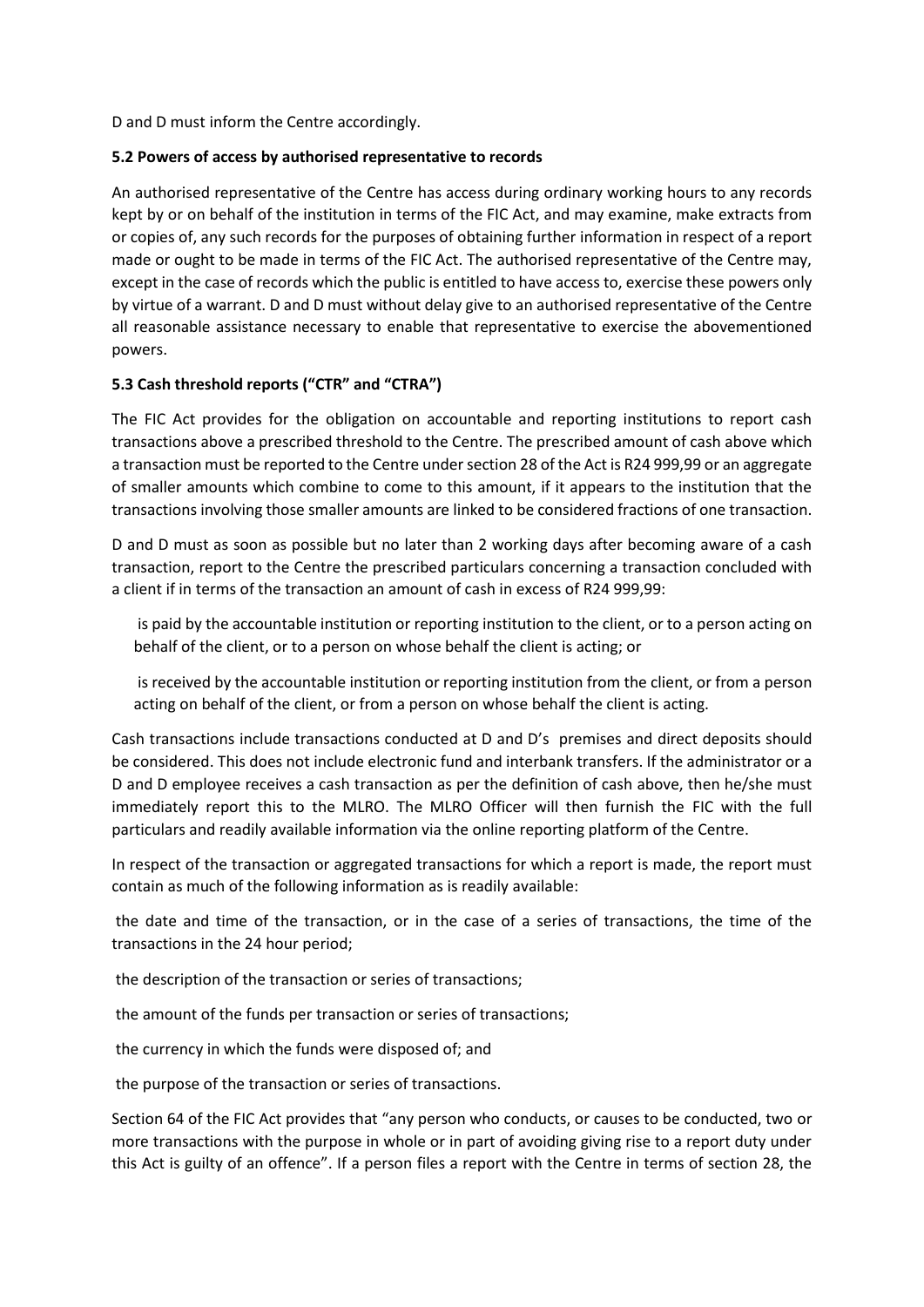institution may elect to continue with the transaction as provided for in section 33 of the FIC Act. The Centre may under certain circumstances, direct the institution not to proceed with the carrying out of that transaction or proposed transaction or any other transaction in respect of the funds affected by that transaction or proposed transaction for a period not longer than 10 working days as determined by the Centre.

# **5.4 Property associated with terrorist and related activities**

A report under section 28A must be sent to the Centre as soon as possible, but not later than 5 working days after an accountable institution had established that it has in its possession or under its control property owned or controlled by or on behalf of, or at the direction of:

any entity which has committed, or attempted to commit, or facilitated the commission of a specified offence as defined in the POCDATARA Act.

a specific entity identified in a notice issued by the President, under section 25 of the POCDATARA Act.

A report filed in terms of section 28A is based on the knowledge of an accountable institution that it has property related to the financing of terrorism in its possession or under its control. The knowledge about the origin and ownership of the property in question should be based on fact and should be acquired with reference to an objective set of circumstances or fact. The failure to file a report with the prescribed information and within the prescribed period constitutes an offence in terms the FIC Act. The Director may direct the institution which has made such a report to report at intervals determined in the direction, that it is still in possession or control of the property in respect of which the report had been made and any change in the circumstances concerning its possession or control of that property. An accountable institution that fails to comply with a direction by the Director in accordance with section, is guilty of an offence. When filing a report with the Centre in terms of section 28A, it is an offence to continue dealing with that property in any way (section 4 of POCDATARA).

The administrator or D and D employee must report knowledge or suspicion of terrorist activities and transactions to the MLRO for further reporting. The MLRO Officer will then furnish the FIC with the full particulars and readily available information via the online reporting platform of the Centre.

The Centre may under certain circumstances, direct the institution not to proceed with the carrying out of that transaction or proposed transaction or any other transaction in respect of the funds affected by that transaction or proposed transaction for a period not longer than 10 working days as determined by the Centre.

# **5.5 Suspicious and unusual transactions ("STR")**

Section 29 requires all accountable institutions, their managers and employees, to identify and report suspicious and unusual transactions to the Centre. Failure to file such a report amounts to an offence.

The administrator or D and D employee must within 5 days of becoming aware of the suspicious or unusual transaction, report knowledge or suspicion of terrorist activities and transactions to the MLRO for further reporting. The MLRO Officer will then furnish the FIC, within 15 days of becoming aware, with the full particulars and readily available information via the online reporting platform of the Centre. The administrator or a D and D employee must immediately provide a written report to the MLRO if the administrator/employee knows or reasonably suspects that:

the business received, or is about to receive the proceeds of crime, or property associated with the financing of Terrorist Activities; or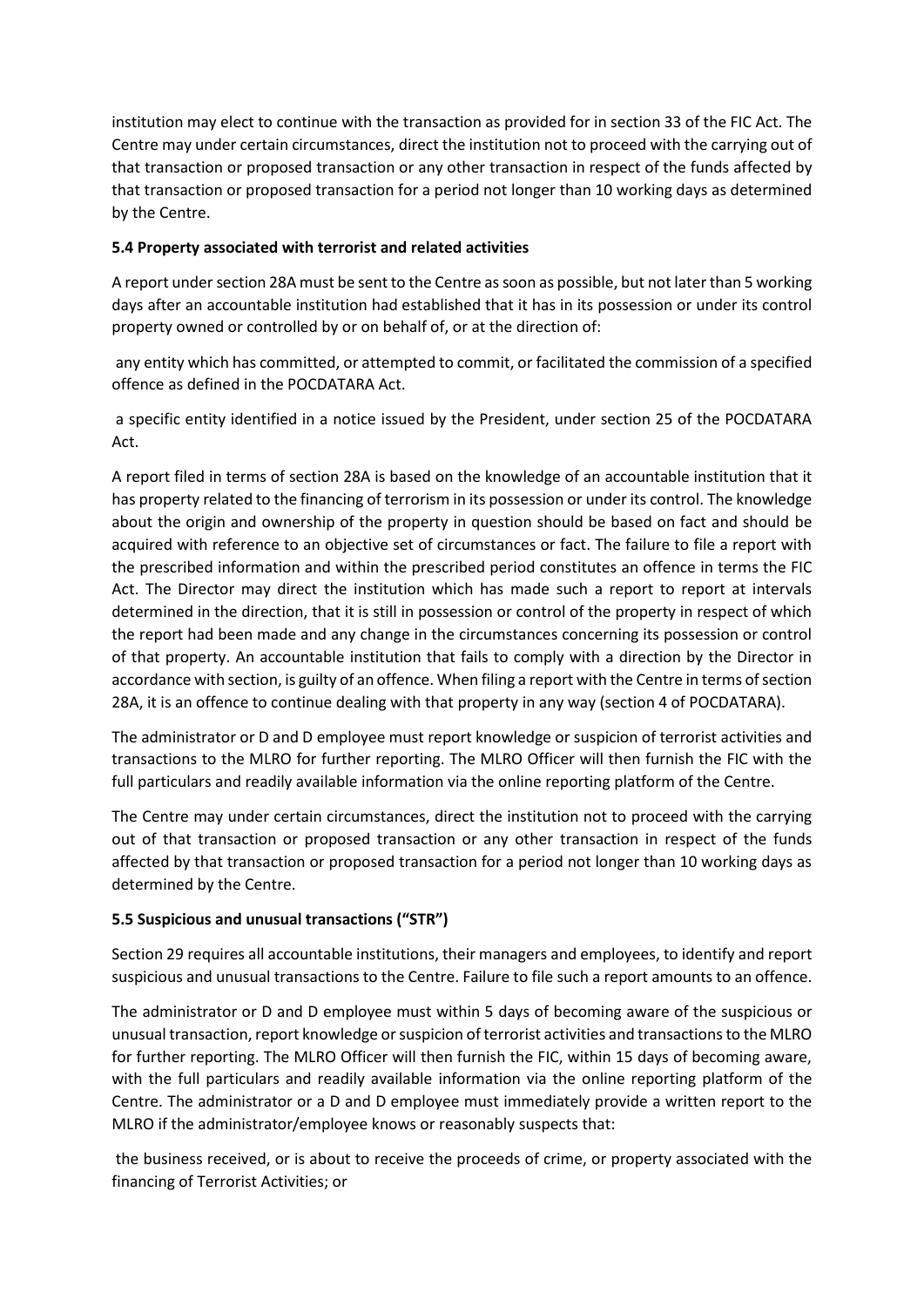the Business is party to one or more transactions that -

- o facilitated, or will likely facilitate, the transfer of the proceeds of crime, or property associated with the financing of Terrorist Activities; or
- o are complex or involve abnormally large amounts of money, are not business-like, or do not appear to serve any legal purpose; or
- o were effected so as not to trigger a reporting duty on the business' part; or
- o may pertain to an investigation into actual or attempted tax evasion; or
- o are associated with the financing of Terrorist Activities; or

the business has been, or is about to be, used for ML/FT in any manner whatsoever.

A person involved in the making of a STR may not inform anyone, including the client or any other person associated with a reported transaction, of the contents of a STR or even the fact that such a report has been made. The contents may however be disclosed:

within the scope of the powers and duties of that person in terms of any legislation

for the purpose of carrying out the provisions of the FIC Act

for the purpose of legal proceedings, including any proceedings before a judge in chambers or

in terms of an order of court.

If a person files a report with the Centre in terms of section 29, they may elect to continue with the transaction as provided for in section 33 of the FIC Act. The Centre may under certain circumstances,

direct the institution not to proceed with the carrying out of that transaction or proposed transaction or any other transaction in respect of the funds affected by that transaction or proposed transaction for a period not longer than 10 working days as determined by the Centre.

## **5.6 Protection of persons making reports**

No action, whether criminal or civil, lies against an accountable institution, reporting institution, supervisory body, the South African Revenue Service or any other person complying in good faith with the FIC Act provisions relating to reporting duties, access to information, measures to promote compliance and compliance and enforcement, including any director, employee or other person acting on behalf of such institution.

## **6. TRAINING**

D and D is required to provide its employees with ongoing training to enable them to comply with the FIC Act and its Risk Management Compliance Programme ("RMCP"). D and D will ensure that all employees receive relevant training on a regular basis as part of the induction programme and refresher training throughout their careers. The RMCP will be accessible to all staff at all times.

## **7. PENALTIES**

The Centre or a supervisory body may impose an administrative sanction on D and D when satisfied that the D and D has failed to comply with a provision of the FIC Act or any order, determination or directive made in terms of the FIC Act. It may also impose an administrative sanction if D and D has failed to comply with a condition of a licence, registration, approval or authorisation issued or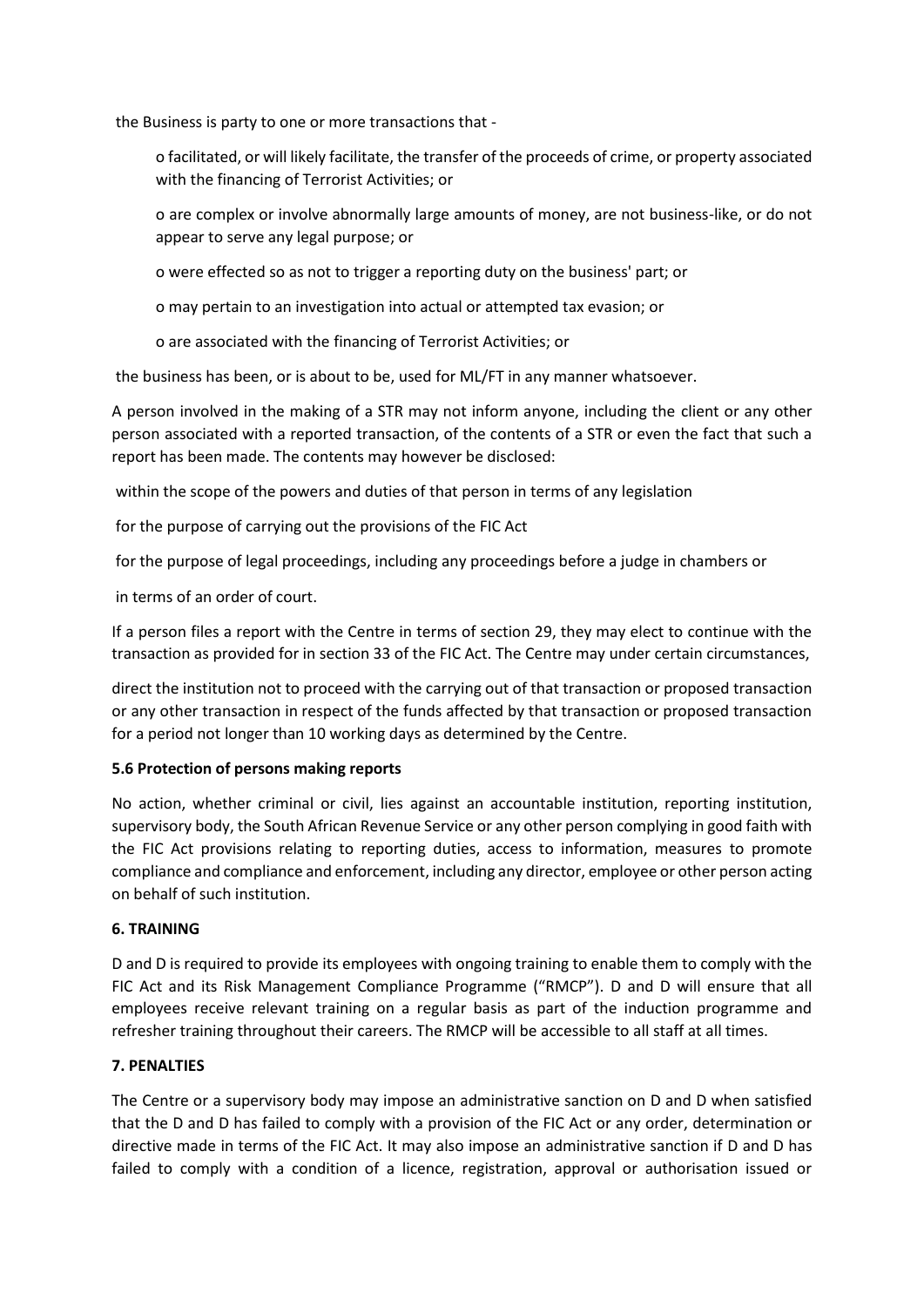amended. It may furthermore impose an administrative sanction if D and D has failed to comply with a directive or has failed to comply with a non-financial administrative sanction. Administrative sanctions may include a financial penalty not exceeding R10 million in respect of natural persons and R50 million in respect of any legal person. The Centre or supervisory body may direct that a financial penalty must be paid by a natural person or persons for whose actions the relevant institution is accountable in law, if that person or persons was or were personally responsible for the noncompliance.

| Summary of potential penalties: Offence                | <b>Penalties</b>                        |
|--------------------------------------------------------|-----------------------------------------|
| Failure to give assistance to inspections              | 15 years imprisonment/R100 million fine |
| Obstruction of official in performance of<br>functions | 15 years imprisonment/R100 million fine |
| Failure to provide training                            | 5 years imprisonment/R10 million fine   |
| Failure to appoint a MLRO                              | 5 years imprisonment/R10 million fine   |
| Failure to report to the Centre                        | 15 years imprisonment/R100 million fine |
| Failure to identify client                             | 15 years imprisonment/R100 million fine |
| Failure to keep records                                | 15 years imprisonment/R100 million fine |
| Failure to formulate and implement the<br><b>RMCP</b>  | 5 Years imprisonment/R10 million fine   |

#### **8. NON-COMPLIANCE**

Failure to comply with any part of this policy and associated procedures may lead to disciplinary action and possible dismissal.

## **9. APPENDICES**

#### **9.1 Relevant policies**

This policy should be read in conjunction with the following:

Whistleblowing Policy

#### **9.2 Document Control**

| <b>Version</b> | Date      | <b>Author</b>   | <b>Summary of</b><br>changes  |
|----------------|-----------|-----------------|-------------------------------|
| 0.2            | July 2021 | Daniel Clifford | Incorporating<br><b>KYCDD</b> |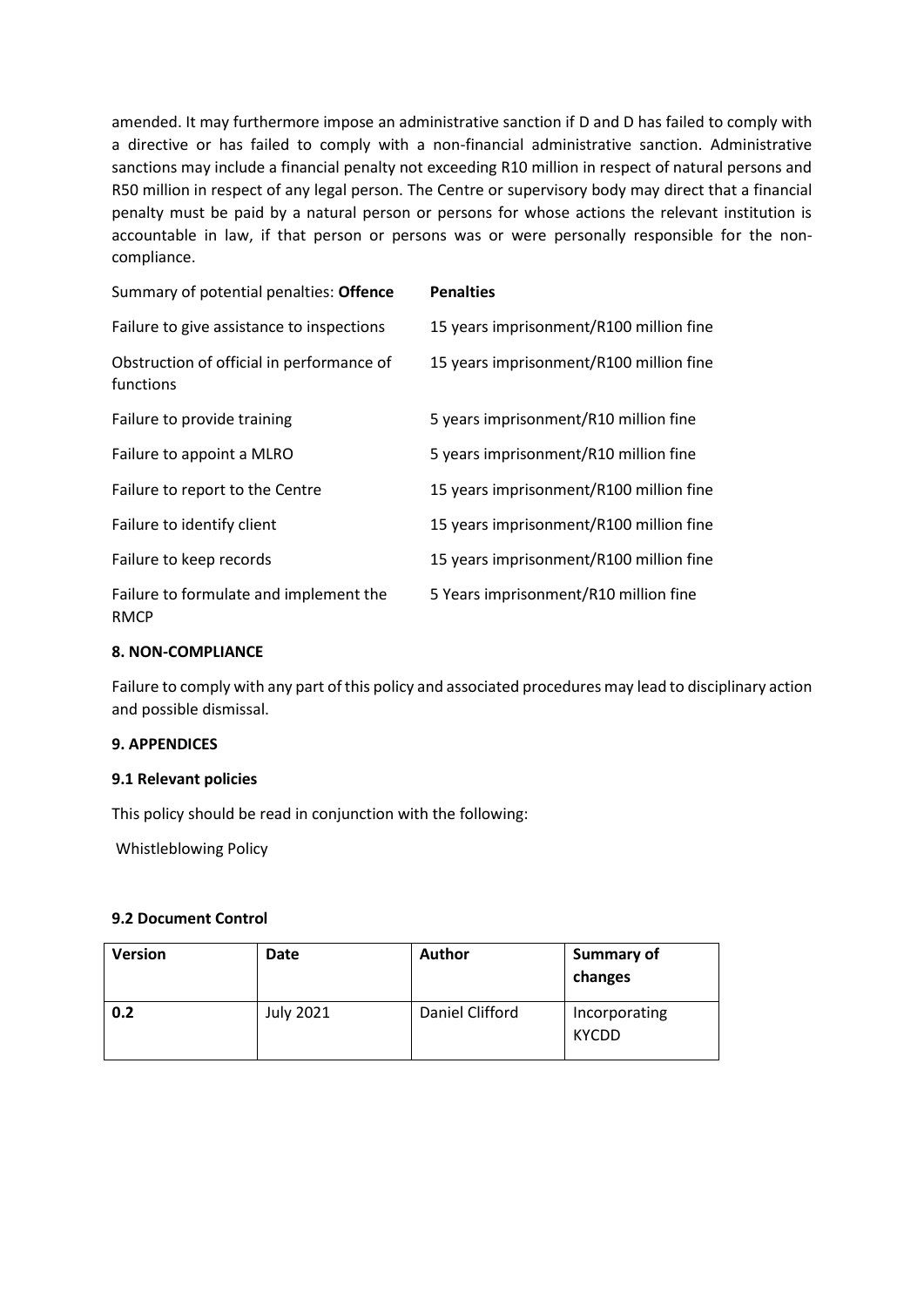# **ANNEXURE A**

Below methodology will be applied by the administrator when risk rating of a policyholder.

Life Insurance Policies/Products

| <b>Risk Assessment</b>       | <b>Living Annuity</b>                                                                   | <b>Endowment</b><br><b>Individual</b>                                                                                                 | <b>Endowment</b><br>Corporate                                                                                                      | <b>Umbrella Funds</b><br>registered in<br>terms of the<br><b>Pension Funds Act</b>                                                                                                                                                    |
|------------------------------|-----------------------------------------------------------------------------------------|---------------------------------------------------------------------------------------------------------------------------------------|------------------------------------------------------------------------------------------------------------------------------------|---------------------------------------------------------------------------------------------------------------------------------------------------------------------------------------------------------------------------------------|
| <b>Risk Rating</b>           | Low Risk                                                                                | Low Risk                                                                                                                              | Low Risk                                                                                                                           | Low Risk                                                                                                                                                                                                                              |
| <b>Customer Type</b>         | Pensioners,<br>retirees who have<br>purchased product<br>with retirement<br>funding     | Retail individual<br>investors only                                                                                                   | Companies<br>purchasing a 5 year<br>investment policy                                                                              | <b>Employers and</b><br>their employees<br>pay contributions<br>as a salary<br>deduction                                                                                                                                              |
| <b>Business Activities</b>   | Pension provision,<br>non-cash activity                                                 | Contribution<br>activity, savings<br>vehicle for SA<br>investors with<br>limited<br>contributions per<br>year.                        | Contribution<br>activity, savings<br>vehicle for<br>corporates                                                                     | Contribution<br>activity,<br>retirement savings<br>deducted from<br>salary                                                                                                                                                            |
| Country                      | All SA resident                                                                         | All SA resident                                                                                                                       | All SA resident                                                                                                                    | All SA resident                                                                                                                                                                                                                       |
| Service                      | <b>Income Payments</b>                                                                  | Discretionary<br>savings vehicle<br>with a 5 year<br>fixed term, and<br>rules around<br>surrenders and<br>additional<br>contributions | Discretionary<br>savings vehicle<br>with a 5 year fixed<br>term, and rules<br>around surrenders<br>and additional<br>contributions | Retirement<br>Savings with<br>contribution being<br>defined in terms of<br>registered rules,<br>rules allow for<br>cash withdrawal.<br>All contributions<br>declared to SARS<br>through<br>compulsory<br>submission to<br><b>SARS</b> |
| Product                      | Linked life<br>insurance product<br>can be purchased<br>with compulsory<br>funding only | Linked life<br>insurance product<br>can be purchased<br>with discretionary<br>money                                                   | Linked life insurance Pension Fund<br>product can be<br>purchased with<br>discretionary mone ypurchased with                       | product can be<br>salary deductions<br>and voluntary<br>contributions                                                                                                                                                                 |
| Ultimate Beneficial<br>Owner | Insurer                                                                                 | <b>Insurer</b>                                                                                                                        | Insurer                                                                                                                            | Umbrella Fund                                                                                                                                                                                                                         |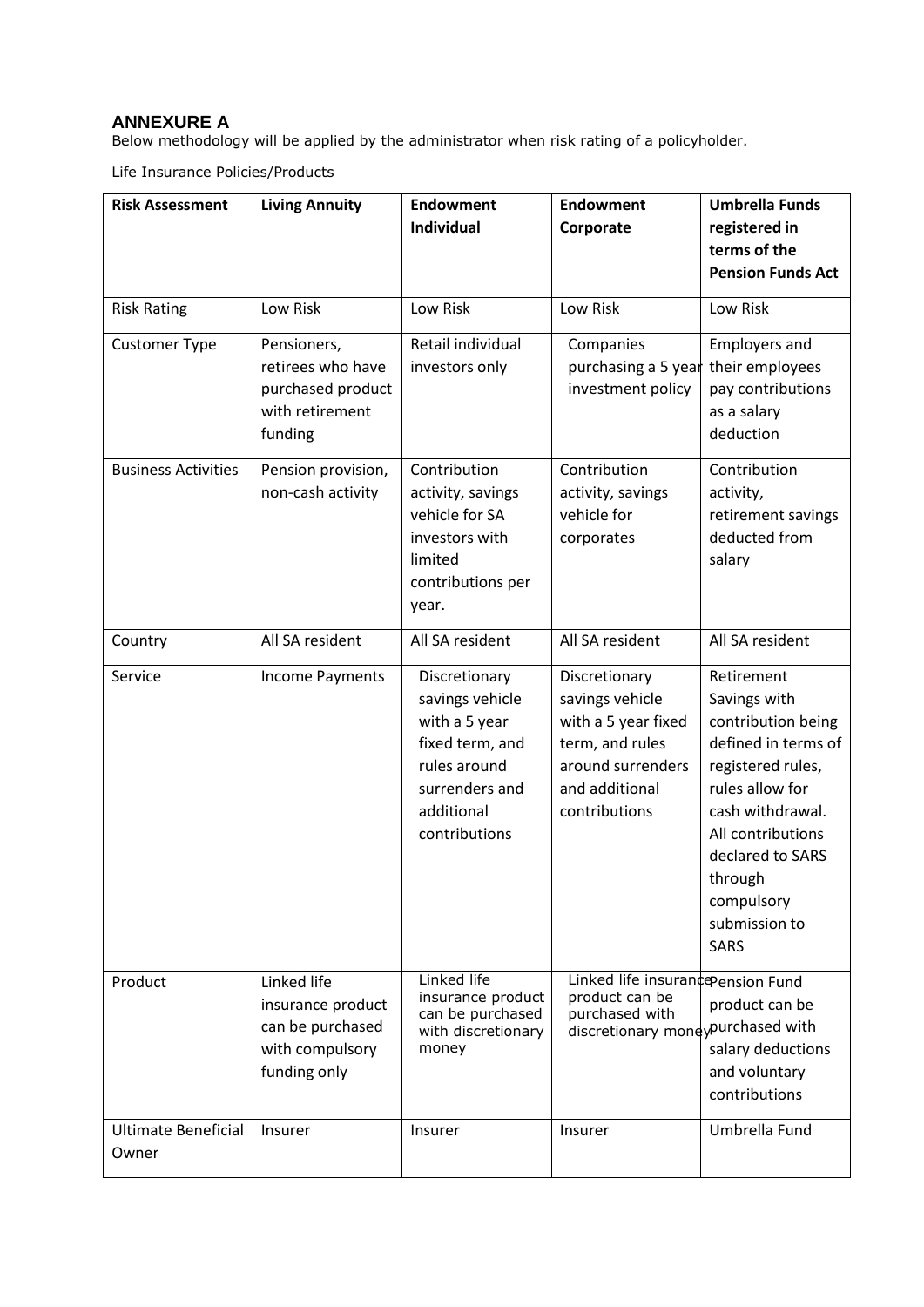| Our Approach | Load all                                                                                                                                                                               | With the rules                                                                                                                                                                                                               | With the rules                                                                                                                                                                                                                                       | With the rules                                                                                                                                                                                          |
|--------------|----------------------------------------------------------------------------------------------------------------------------------------------------------------------------------------|------------------------------------------------------------------------------------------------------------------------------------------------------------------------------------------------------------------------------|------------------------------------------------------------------------------------------------------------------------------------------------------------------------------------------------------------------------------------------------------|---------------------------------------------------------------------------------------------------------------------------------------------------------------------------------------------------------|
|              | policyholder                                                                                                                                                                           | surrounding                                                                                                                                                                                                                  | surrounding                                                                                                                                                                                                                                          | surrounding                                                                                                                                                                                             |
|              | names and ID                                                                                                                                                                           | endowment                                                                                                                                                                                                                    | endowment                                                                                                                                                                                                                                            | umbrella funds, it                                                                                                                                                                                      |
|              | numbers on                                                                                                                                                                             | policies, it will be                                                                                                                                                                                                         | policies, it will be                                                                                                                                                                                                                                 | will be difficult for                                                                                                                                                                                   |
|              | KYCDD only. Run                                                                                                                                                                        | difficult for                                                                                                                                                                                                                | difficult for                                                                                                                                                                                                                                        | investors to                                                                                                                                                                                            |
|              | the policyholders<br>against the AML,<br>PEP and Sanctions<br>screening only.<br>Should any<br>policyholder be<br>flagged thereafter,<br>D and D will<br>review and<br>provide the way | investors to<br>launder money, as<br>restrictions apply<br>to withdrawals<br>within the 5 year<br>restriction period.<br>Load all<br>policyholders and<br>run them against<br>Sanctions/PEP                                  | investors to<br>launder money, as<br>restrictions apply<br>to withdrawals<br>within the 5 year<br>restriction period.<br>Load all retail<br>policyholders and<br>run them against<br>AML, PEP and<br>Sanctions                                       | launder money, as<br>restrictions apply<br>to contributions<br>and withdrawals.<br>Load all members<br>and run them<br>against<br>Sanctions/PEP<br>screening. D and D<br>will monitor the               |
|              | forward.                                                                                                                                                                               | screening. D and D<br>will monitor the<br>activity of the<br>endowment policy<br>holders in terms of<br>the withdrawals,<br>and the additional<br>contributions and<br>do the full KYCDD<br>screening only at<br>the time of | screening. D and D<br>will monitor the<br>activity of the<br>endowment<br>policyholder's in<br>terms of the<br>withdrawals, and<br>the additional<br>contributions and<br>do the full KYCDD<br>screening only at<br>the time of such<br>an activity. | activity of the<br>endowment policy<br>holders in terms of<br>the withdrawals,<br>and the additional<br>contributions and<br>do the full KYCDD<br>screening only at<br>the time of such<br>an activity. |

| <b>Risk Assessment</b>     | <b>Retirement</b><br><b>Annuity Funds</b>                                               | Preservation<br>funds                                                                  |  |
|----------------------------|-----------------------------------------------------------------------------------------|----------------------------------------------------------------------------------------|--|
| <b>Risk Rating</b>         | Low Risk                                                                                | Low Risk                                                                               |  |
| <b>Customer Type</b>       | Single retail<br>investor and<br>Employers                                              | Retail individual<br>investors only                                                    |  |
| <b>Business Activities</b> | Contribution<br>activity,<br>retirement savings<br>paid via EFT or<br>debit order, or a | Contribution as a<br>result of exit from<br>an umbrella fund<br>or company own<br>fund |  |